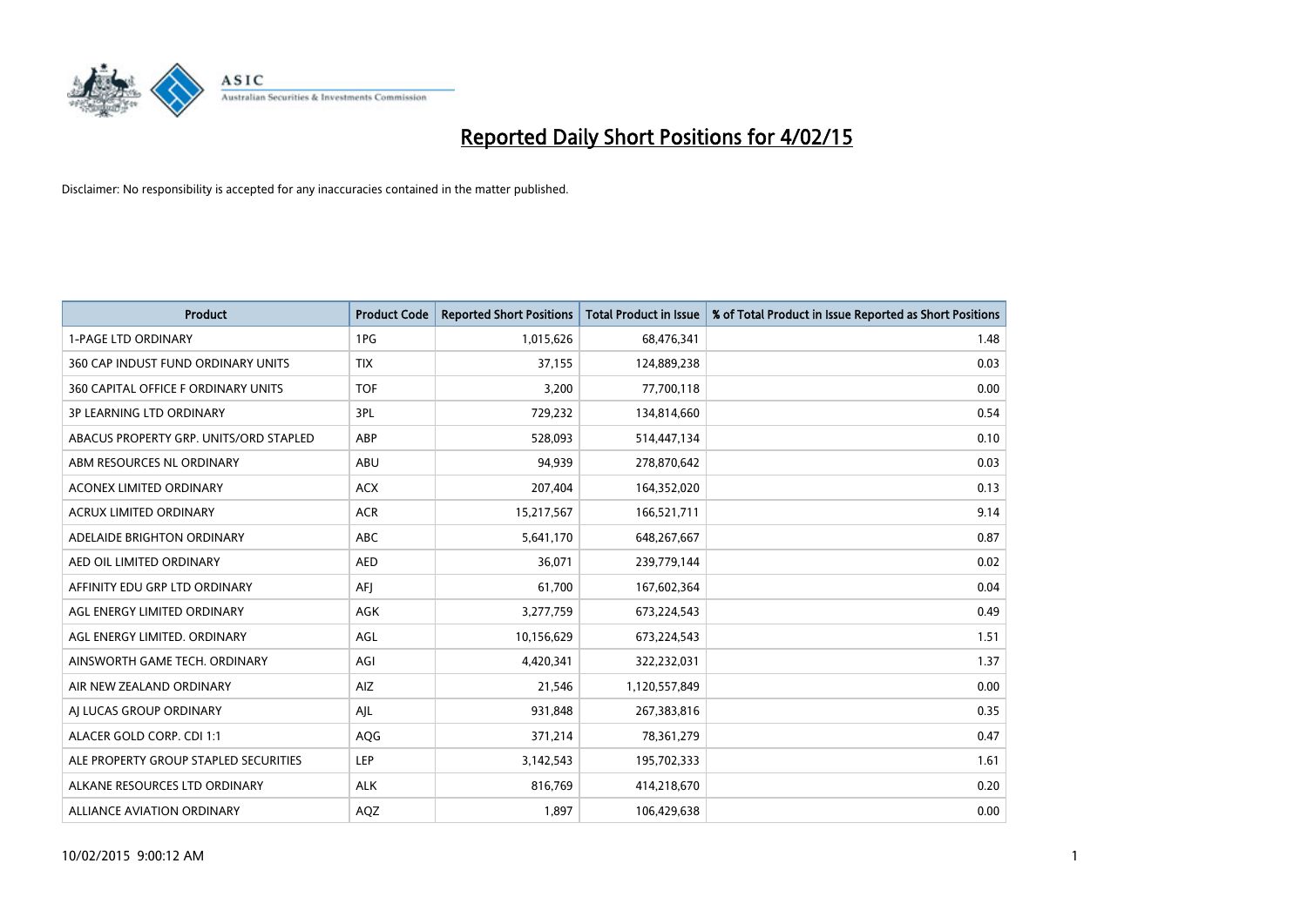

| <b>Product</b>                          | <b>Product Code</b> | <b>Reported Short Positions</b> | <b>Total Product in Issue</b> | % of Total Product in Issue Reported as Short Positions |
|-----------------------------------------|---------------------|---------------------------------|-------------------------------|---------------------------------------------------------|
| ALLIGATOR ENERGY ORDINARY               | AGE                 | 142,858                         | 307,784,900                   | 0.05                                                    |
| ALS LTD ORDINARY                        | <b>ALQ</b>          | 36,283,712                      | 407,246,306                   | 8.91                                                    |
| ALTIUM LIMITED ORDINARY                 | ALU                 | 127,107                         | 129,272,762                   | 0.10                                                    |
| ALUMINA LIMITED ORDINARY                | <b>AWC</b>          | 18,897,091                      | 2,806,225,615                 | 0.67                                                    |
| AMALGAMATED HOLDINGS ORDINARY           | AHD                 | 287                             | 157,917,136                   | 0.00                                                    |
| AMBITION GROUP LTD ORDINARY             | AMB                 | 48,750                          | 67,170,954                    | 0.07                                                    |
| AMCOM TELECOMM, ORDINARY                | AMM                 | 2,223,412                       | 266,399,148                   | 0.83                                                    |
| AMCOR LIMITED ORDINARY                  | AMC                 | 7,869,261                       | 1,206,684,923                 | 0.65                                                    |
| AMP CAPITAL CHINA ORDINARY UNITS        | AGF                 | 20,247,820                      | 374,593,484                   | 5.41                                                    |
| AMP LIMITED ORDINARY                    | AMP                 | 11,979,600                      | 2,957,737,964                 | 0.41                                                    |
| ANSELL LIMITED ORDINARY                 | <b>ANN</b>          | 4,782,097                       | 153,139,924                   | 3.12                                                    |
| ANTARES ENERGY LTD ORDINARY             | AZZ                 | 98,605                          | 241,580,932                   | 0.04                                                    |
| ANZ BANKING GRP LTD CAP NOTE            | <b>ANZPD</b>        | 1,000                           | 11,200,000                    | 0.01                                                    |
| ANZ BANKING GRP LTD ORDINARY            | ANZ                 | 17,914,809                      | 2,765,980,222                 | 0.65                                                    |
| APA GROUP STAPLED SECURITIES            | APA                 | 13,565,835                      | 1,114,307,369                 | 1.22                                                    |
| APN NEWS & MEDIA ORDINARY               | <b>APN</b>          | 3,153,057                       | 1,029,041,356                 | 0.31                                                    |
| APN OUTDOOR GRP ORDINARY                | <b>APO</b>          | 12,609                          | 166,614,509                   | 0.01                                                    |
| AQUARIUS PLATINUM. ORDINARY             | <b>AQP</b>          | 2,878,264                       | 1,502,695,183                 | 0.19                                                    |
| ARB CORPORATION ORDINARY                | ARP                 | 666,346                         | 79,156,214                    | 0.84                                                    |
| ARDENT LEISURE GROUP STAPLED SECURITIES | AAD                 | 3,753,603                       | 438,666,245                   | 0.86                                                    |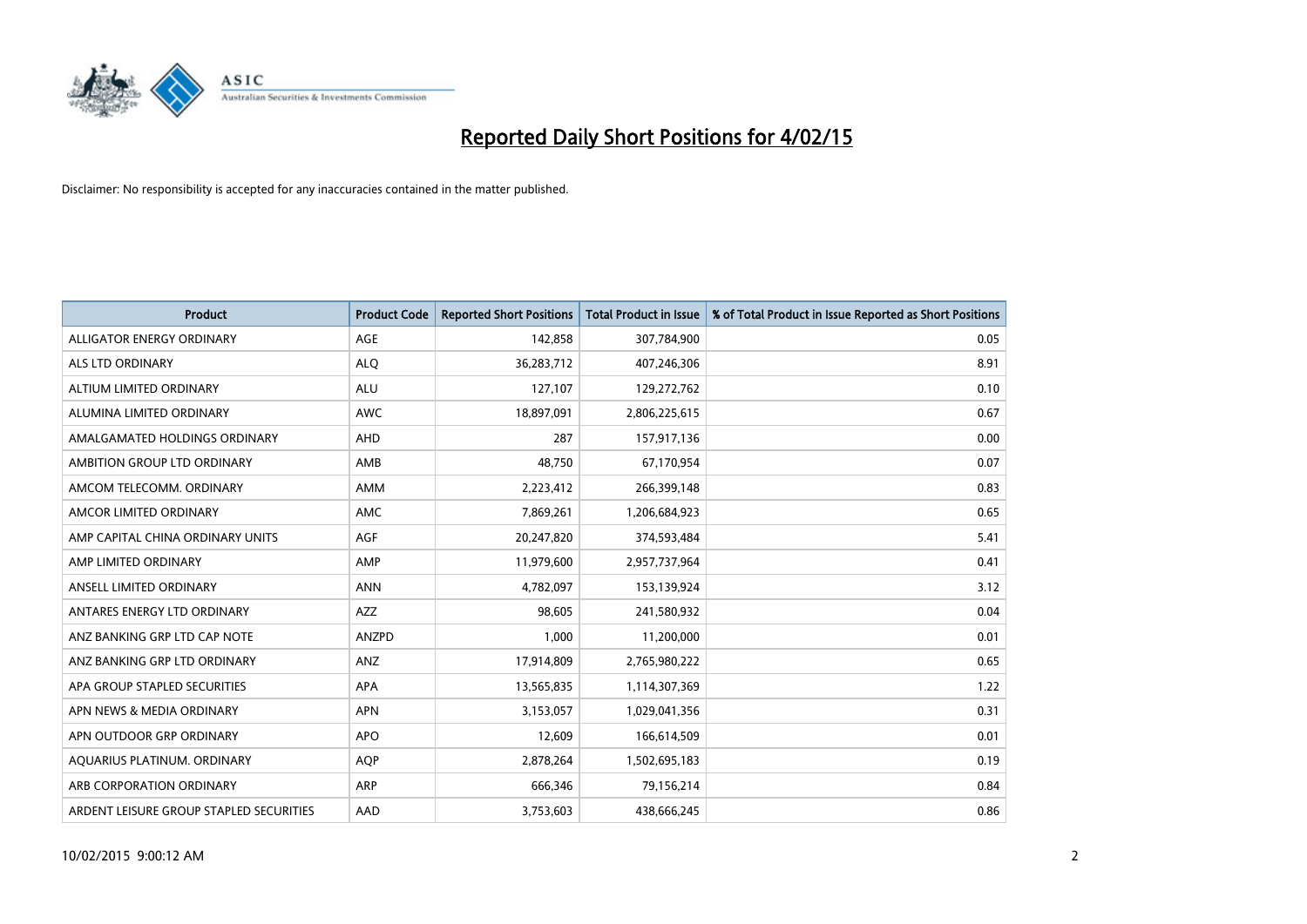

| <b>Product</b>                            | <b>Product Code</b> | <b>Reported Short Positions</b> | <b>Total Product in Issue</b> | % of Total Product in Issue Reported as Short Positions |
|-------------------------------------------|---------------------|---------------------------------|-------------------------------|---------------------------------------------------------|
| ARENA REIT. STAPLED                       | <b>ARF</b>          | 103,979                         | 211,605,103                   | 0.05                                                    |
| ARISTOCRAT LEISURE ORDINARY               | <b>ALL</b>          | 482,207                         | 633,822,253                   | 0.08                                                    |
| ARRIUM LTD ORDINARY                       | ARI                 | 160,304,016                     | 2,937,293,755                 | 5.46                                                    |
| ASALEO CARE LIMITED ORDINARY              | AHY                 | 8,210,205                       | 603,469,434                   | 1.36                                                    |
| <b>ASCIANO LIMITED ORDINARY</b>           | <b>AIO</b>          | 3,569,201                       | 975,385,664                   | 0.37                                                    |
| ASHLEY SERVICES GRP ORDINARY              | <b>ASH</b>          | 498,972                         | 150,000,000                   | 0.33                                                    |
| ASPEN GROUP ORD/UNITS STAPLED             | <b>APZ</b>          | 39,271                          | 113,183,450                   | 0.03                                                    |
| ASTRO JAP PROP GROUP STAPLED US PROHIBIT. | AJA                 | 122,343                         | 66,690,637                    | 0.18                                                    |
| ASX LIMITED ORDINARY                      | ASX                 | 7,082,478                       | 193,595,162                   | 3.66                                                    |
| ATLAS IRON LIMITED ORDINARY               | AGO                 | 98,865,830                      | 919,475,619                   | 10.75                                                   |
| ATRUM COAL NL ORDINARY                    | <b>ATU</b>          | 19,501                          | 170,142,959                   | 0.01                                                    |
| AUCKLAND INTERNATION ORDINARY             | AIA                 | 110,577                         | 1,190,484,097                 | 0.01                                                    |
| <b>AURIZON HOLDINGS LTD ORDINARY</b>      | AZJ                 | 4,672,531                       | 2,123,934,162                 | 0.22                                                    |
| <b>AUSDRILL LIMITED ORDINARY</b>          | <b>ASL</b>          | 25,649,832                      | 312,277,224                   | 8.21                                                    |
| AUSENCO LIMITED ORDINARY                  | AAX                 | 452,820                         | 168,449,799                   | 0.27                                                    |
| AUSNET SERVICES STAPLED SECURITIES        | <b>AST</b>          | 41,875,498                      | 3,466,913,009                 | 1.21                                                    |
| AUST CAREERS NETWORK ORDINARY             | <b>ACO</b>          | 500,000                         | 83,748,775                    | 0.60                                                    |
| AUST INDUSTRIAL REIT UNIT                 | ANI                 | 45,106                          | 96,288,031                    | 0.05                                                    |
| AUSTAL LIMITED ORDINARY                   | ASB                 | 84,279                          | 346,772,567                   | 0.02                                                    |
| AUSTBROKERS HOLDINGS ORDINARY             | <b>AUB</b>          | 81.194                          | 61,740,597                    | 0.13                                                    |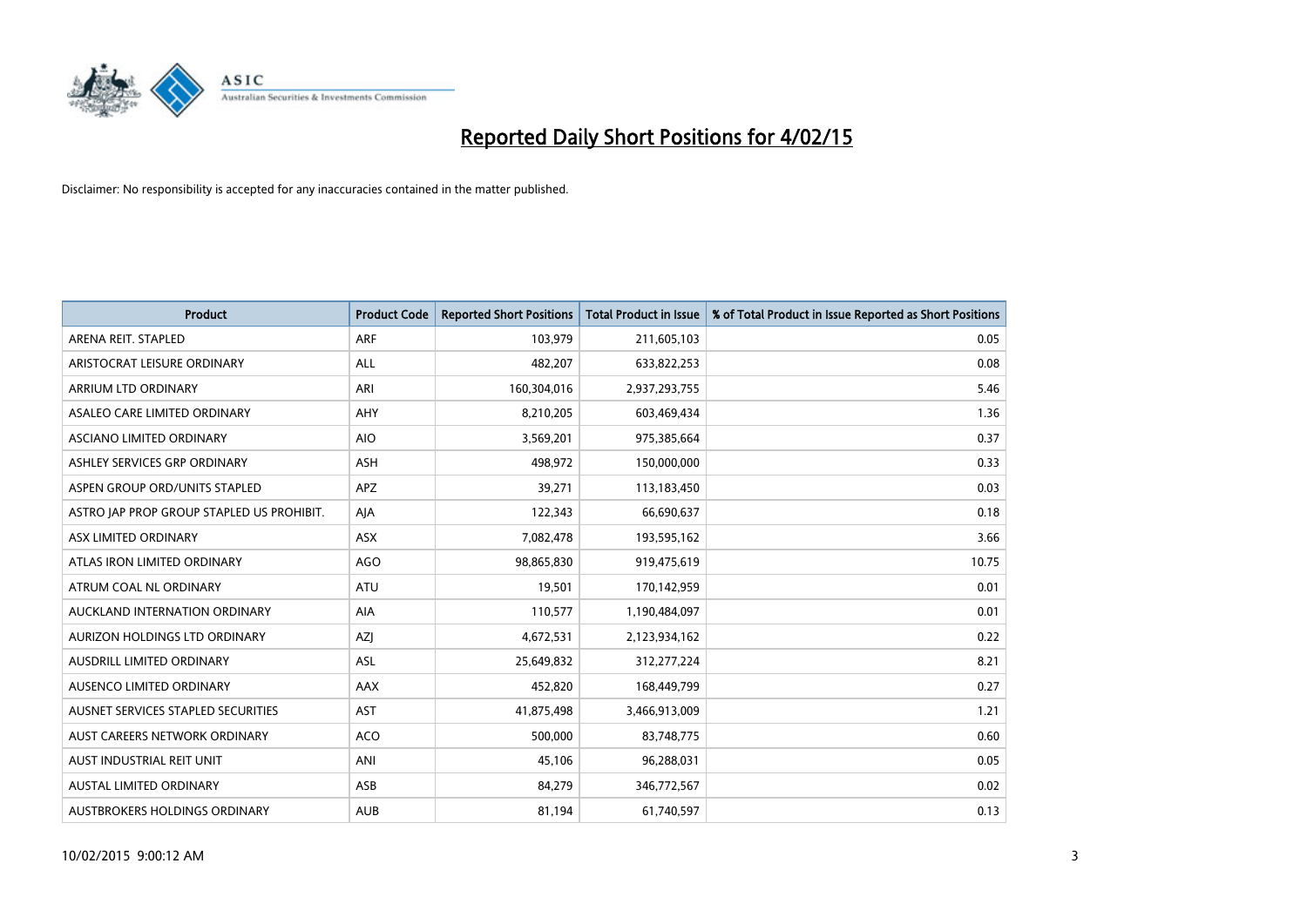

| <b>Product</b>                     | <b>Product Code</b> | <b>Reported Short Positions</b> | <b>Total Product in Issue</b> | % of Total Product in Issue Reported as Short Positions |
|------------------------------------|---------------------|---------------------------------|-------------------------------|---------------------------------------------------------|
| AUSTEX OIL LIMITED ORDINARY        | <b>AOK</b>          | 100,000                         | 558,571,402                   | 0.02                                                    |
| AUSTIN ENGINEERING ORDINARY        | ANG                 | 372,659                         | 84,274,004                    | 0.44                                                    |
| <b>AUSTIN EXPLORATION ORDINARY</b> | <b>AKK</b>          | 4,707,054                       | 332,607,790                   | 1.42                                                    |
| AUSTRALIAN AGRICULT. ORDINARY      | AAC                 | 6,668,302                       | 532,474,721                   | 1.25                                                    |
| AUSTRALIAN PHARM, ORDINARY         | API                 | 7,652,741                       | 488,115,883                   | 1.57                                                    |
| AUTOMOTIVE HOLDINGS ORDINARY       | AHE                 | 3,190,545                       | 306,437,941                   | 1.04                                                    |
| AVANCO RESOURCES LTD ORDINARY      | AVB                 | 3,000,000                       | 1,661,675,855                 | 0.18                                                    |
| AVEO GROUP STAPLED SECURITIES      | <b>AOG</b>          | 1,761,911                       | 499,484,314                   | 0.35                                                    |
| AWE LIMITED ORDINARY               | <b>AWE</b>          | 20,220,883                      | 525,861,050                   | 3.85                                                    |
| <b>AZONTO PET LTD ORDINARY</b>     | APY                 | $\mathbf{1}$                    | 1,159,375,100                 | 0.00                                                    |
| <b>BANDANNA ENERGY ORDINARY</b>    | <b>BND</b>          | 17,540,654                      | 528,481,199                   | 3.32                                                    |
| BANK OF QUEENSLAND. ORDINARY       | <b>BOQ</b>          | 5,415,924                       | 366,982,047                   | 1.48                                                    |
| <b>BASE RES LIMITED ORDINARY</b>   | <b>BSE</b>          | 332,869                         | 563,902,771                   | 0.06                                                    |
| <b>BATHURST RES LTD. ORDINARY</b>  | <b>BRL</b>          | 207,998                         | 947,828,434                   | 0.02                                                    |
| <b>BC IRON LIMITED ORDINARY</b>    | <b>BCI</b>          | 16,650,087                      | 196,196,992                   | 8.49                                                    |
| BEACH ENERGY LIMITED ORDINARY      | <b>BPT</b>          | 71,479,484                      | 1,297,496,886                 | 5.51                                                    |
| BEADELL RESOURCE LTD ORDINARY      | <b>BDR</b>          | 36,327,154                      | 798,657,280                   | 4.55                                                    |
| BEGA CHEESE LTD ORDINARY           | <b>BGA</b>          | 2,609,335                       | 152,602,945                   | 1.71                                                    |
| BENDIGO AND ADELAIDE ORDINARY      | <b>BEN</b>          | 18,036,066                      | 450,934,198                   | 4.00                                                    |
| BENITEC BIOPHARMA ORDINARY         | <b>BLT</b>          | 30,000                          | 115,603,610                   | 0.03                                                    |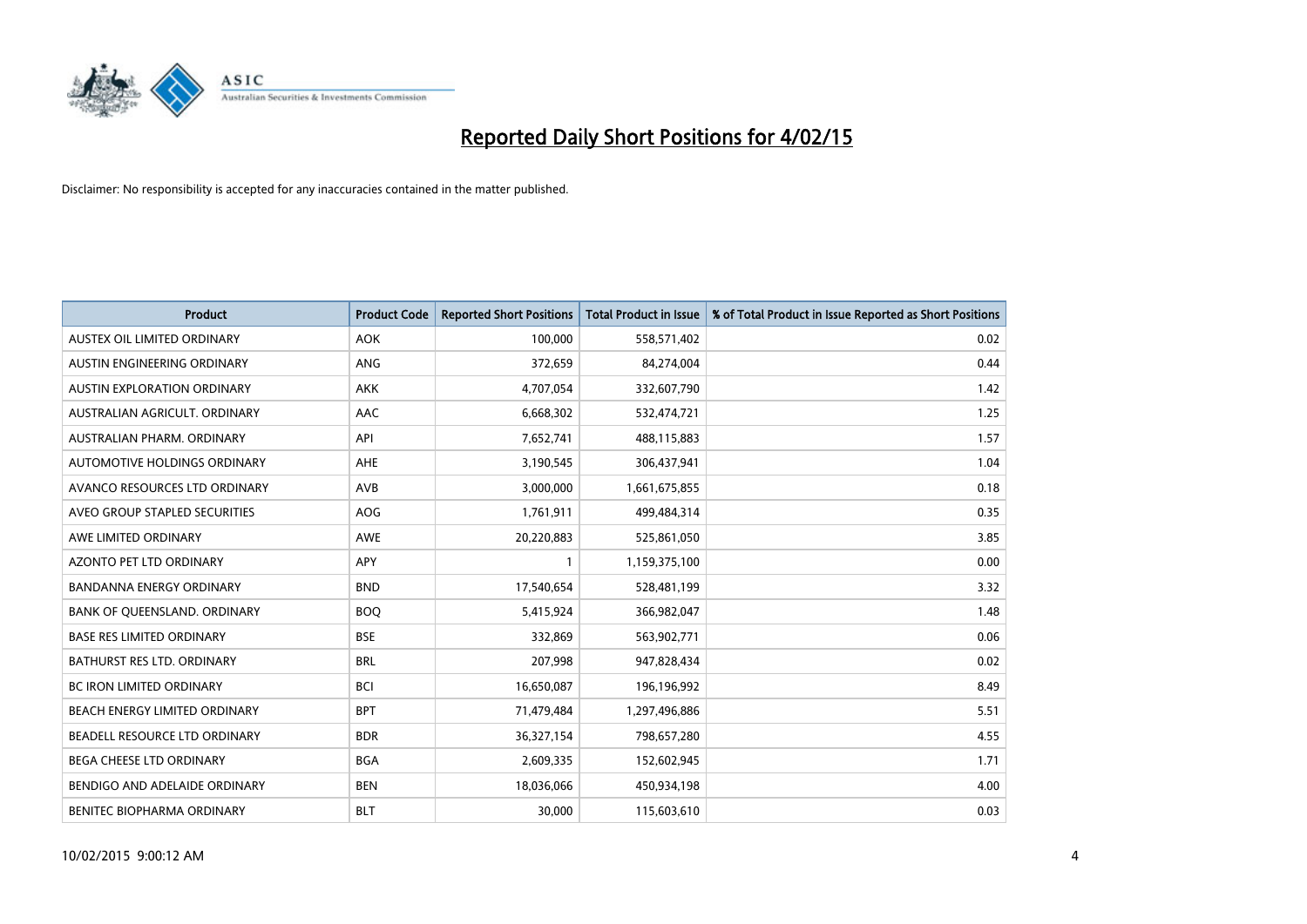

| <b>Product</b>                       | <b>Product Code</b> | <b>Reported Short Positions</b> | <b>Total Product in Issue</b> | % of Total Product in Issue Reported as Short Positions |
|--------------------------------------|---------------------|---------------------------------|-------------------------------|---------------------------------------------------------|
| BERKELEY RESOURCES ORDINARY          | <b>BKY</b>          | 8,272                           | 180,361,323                   | 0.00                                                    |
| BETASHARESCASHETF ETF UNITS          | AAA                 | 436                             | 13,683,443                    | 0.00                                                    |
| <b>BHP BILLITON LIMITED ORDINARY</b> | <b>BHP</b>          | 12,660,703                      | 3,211,691,105                 | 0.39                                                    |
| <b>BIGAIR GROUP LIMITED ORDINARY</b> | <b>BGL</b>          | 9,750                           | 174,695,976                   | 0.01                                                    |
| <b>BILLABONG ORDINARY</b>            | <b>BBG</b>          | 7,213,972                       | 990,370,034                   | 0.73                                                    |
| <b>BLACKHAM RESOURCES ORDINARY</b>   | <b>BLK</b>          | 1,649,311                       | 143,614,941                   | 1.15                                                    |
| <b>BLACKMORES LIMITED ORDINARY</b>   | <b>BKL</b>          | 6,291                           | 17,224,284                    | 0.04                                                    |
| <b>BLUESCOPE STEEL LTD ORDINARY</b>  | <b>BSL</b>          | 6,555,459                       | 559,227,871                   | 1.17                                                    |
| <b>BOART LONGYEAR ORDINARY</b>       | <b>BLY</b>          | 20,227,069                      | 930,864,944                   | 2.17                                                    |
| <b>BORA BORA RESOURCES ORDINARY</b>  | <b>BBR</b>          | 247,808                         | 35,970,000                    | 0.69                                                    |
| BORAL LIMITED, ORDINARY              | <b>BLD</b>          | 12,783,715                      | 782,736,249                   | 1.63                                                    |
| <b>BRADKEN LIMITED ORDINARY</b>      | <b>BKN</b>          | 1,025,379                       | 171,027,249                   | 0.60                                                    |
| <b>BRAMBLES LIMITED ORDINARY</b>     | <b>BXB</b>          | 5,413,041                       | 1,566,229,441                 | 0.35                                                    |
| <b>BREVILLE GROUP LTD ORDINARY</b>   | <b>BRG</b>          | 3,856,749                       | 130,095,322                   | 2.96                                                    |
| <b>BRICKWORKS LIMITED ORDINARY</b>   | <b>BKW</b>          | 66,652                          | 148,403,478                   | 0.04                                                    |
| BT INVESTMENT MNGMNT ORDINARY        | <b>BTT</b>          | 14,332                          | 292,408,424                   | 0.00                                                    |
| <b>BURSON GROUP LTD ORDINARY</b>     | <b>BAP</b>          | 350,187                         | 163,585,666                   | 0.21                                                    |
| <b>BURU ENERGY ORDINARY</b>          | <b>BRU</b>          | 16,431,005                      | 339,997,078                   | 4.83                                                    |
| <b>BWP TRUST ORDINARY UNITS</b>      | <b>BWP</b>          | 15,252,308                      | 639,724,826                   | 2.38                                                    |
| CABCHARGE AUSTRALIA ORDINARY         | CAB                 | 9,322,718                       | 120,430,683                   | 7.74                                                    |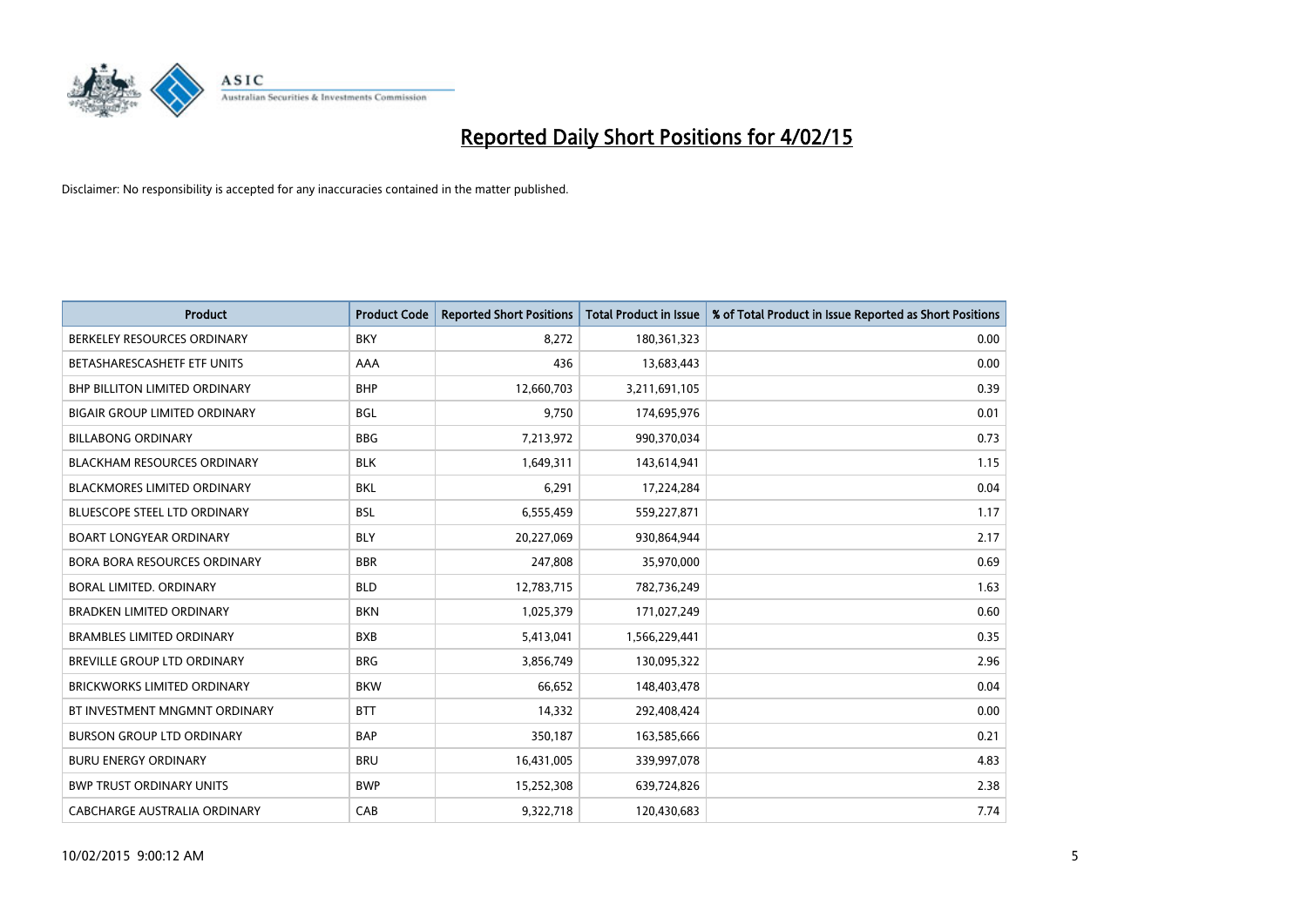

| <b>Product</b>                          | <b>Product Code</b> | <b>Reported Short Positions</b> | <b>Total Product in Issue</b> | % of Total Product in Issue Reported as Short Positions |
|-----------------------------------------|---------------------|---------------------------------|-------------------------------|---------------------------------------------------------|
| <b>CADENCE CAPITAL ORDINARY</b>         | <b>CDM</b>          | 170,000                         | 199,939,503                   | 0.09                                                    |
| CALTEX AUSTRALIA ORDINARY               | <b>CTX</b>          | 533,596                         | 270,000,000                   | 0.20                                                    |
| CAPE LAMBERT RES LTD ORDINARY           | <b>CFE</b>          | 280,137                         | 626,686,586                   | 0.04                                                    |
| <b>CAPITOL HEALTH ORDINARY</b>          | CAJ                 | 370,553                         | 496,244,861                   | 0.07                                                    |
| <b>CARDNO LIMITED ORDINARY</b>          | CDD                 | 17,508,555                      | 164,564,684                   | 10.64                                                   |
| CARNARVON PETROLEUM ORDINARY            | <b>CVN</b>          | 1,666,896                       | 988,295,069                   | 0.17                                                    |
| <b>CARNEGIE WAVE ENERGY ORDINARY</b>    | <b>CWE</b>          | 13,023                          | 1,742,824,771                 | 0.00                                                    |
| CARSALES.COM LTD ORDINARY               | <b>CRZ</b>          | 15,425,550                      | 239,001,759                   | 6.45                                                    |
| <b>CASH CONVERTERS ORDINARY</b>         | CCV                 | 5,499,585                       | 478,876,525                   | 1.15                                                    |
| CEDAR WOODS PROP. ORDINARY              | <b>CWP</b>          | 228,346                         | 78,336,371                    | 0.29                                                    |
| CENTRAL PETROLEUM ORDINARY              | <b>CTP</b>          | 5,737                           | 368,718,957                   | 0.00                                                    |
| CENTURIA METRO REIT STAPLED             | <b>CMA</b>          | 698,404                         | 71,500,158                    | 0.98                                                    |
| CFS RETAIL TRUST GRP STAPLED SECURITIES | <b>CFX</b>          | 4,604,835                       | 3,050,355,727                 | 0.15                                                    |
| <b>CHALLENGER LIMITED ORDINARY</b>      | <b>CGF</b>          | 1,877,273                       | 569,725,821                   | 0.33                                                    |
| CHANDLER MACLEOD LTD ORDINARY           | <b>CMG</b>          | 2,834,999                       | 547,985,086                   | 0.52                                                    |
| CHARTER HALL GROUP STAPLED US PROHIBIT. | <b>CHC</b>          | 518,369                         | 355,161,540                   | 0.15                                                    |
| <b>CHARTER HALL RETAIL UNITS</b>        | <b>CQR</b>          | 13,179,486                      | 372,893,153                   | 3.53                                                    |
| <b>CHORUS LIMITED ORDINARY</b>          | <b>CNU</b>          | 67,559                          | 396,369,767                   | 0.02                                                    |
| CLINUVEL PHARMACEUT, ORDINARY           | <b>CUV</b>          | 13,869                          | 44,497,287                    | 0.03                                                    |
| COAL OF AFRICA LTD ORDINARY             | <b>CZA</b>          | 426                             | 1,599,368,613                 | 0.00                                                    |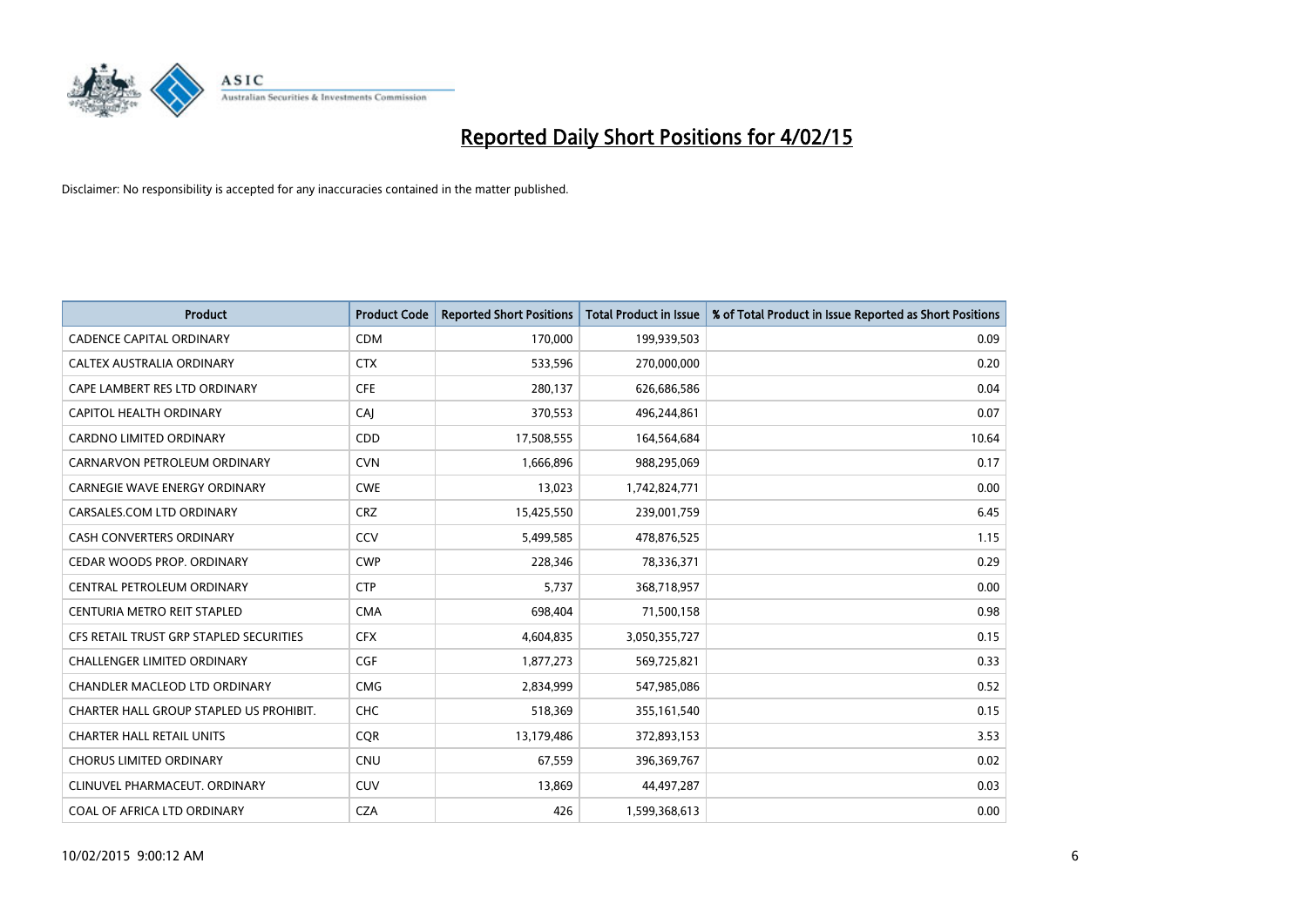

| <b>Product</b>                          | <b>Product Code</b> | <b>Reported Short Positions</b> | <b>Total Product in Issue</b> | % of Total Product in Issue Reported as Short Positions |
|-----------------------------------------|---------------------|---------------------------------|-------------------------------|---------------------------------------------------------|
| COCA-COLA AMATIL ORDINARY               | <b>CCL</b>          | 23,315,796                      | 763,590,249                   | 3.05                                                    |
| COCHLEAR LIMITED ORDINARY               | <b>COH</b>          | 5,216,683                       | 57,081,775                    | 9.14                                                    |
| <b>COCKATOO COAL ORDINARY</b>           | <b>COK</b>          | 167,987                         | 4,560,196,928                 | 0.00                                                    |
| <b>CODAN LIMITED ORDINARY</b>           | <b>CDA</b>          | 36,162                          | 177,063,244                   | 0.02                                                    |
| COFFEY INTERNATIONAL ORDINARY           | <b>COF</b>          | 4,160                           | 255,833,165                   | 0.00                                                    |
| <b>COKAL LTD ORDINARY</b>               | <b>CKA</b>          | 6,820                           | 471,487,926                   | 0.00                                                    |
| <b>COLLECTION HOUSE ORDINARY</b>        | <b>CLH</b>          | 2,438,453                       | 130,443,227                   | 1.87                                                    |
| COMMONWEALTH BANK, ORDINARY             | <b>CBA</b>          | 23,760,265                      | 1,621,319,194                 | 1.47                                                    |
| <b>COMPASS RESOURCES ORDINARY</b>       | <b>CMR</b>          | 7,472                           | 1,403,744,100                 | 0.00                                                    |
| <b>COMPUTERSHARE LTD ORDINARY</b>       | <b>CPU</b>          | 5,796,860                       | 556,203,079                   | 1.04                                                    |
| COOPER ENERGY LTD ORDINARY              | <b>COE</b>          | 412,213                         | 331,905,323                   | 0.12                                                    |
| <b>CORP TRAVEL LIMITED ORDINARY</b>     | <b>CTD</b>          | 893,148                         | 96,993,355                    | 0.92                                                    |
| <b>COVER-MORE GRP LTD ORDINARY</b>      | <b>CVO</b>          | 5,394,200                       | 317,750,000                   | 1.70                                                    |
| <b>CREDIT CORP GROUP ORDINARY</b>       | <b>CCP</b>          | 486,326                         | 46,296,407                    | 1.05                                                    |
| <b>CROMWELL PROP STAPLED SECURITIES</b> | <b>CMW</b>          | 20,470,882                      | 1,735,299,783                 | 1.18                                                    |
| CROWN RESORTS LTD ORDINARY              | <b>CWN</b>          | 20,781,321                      | 728,394,185                   | 2.85                                                    |
| <b>CSG LIMITED ORDINARY</b>             | <b>CSV</b>          | 183,008                         | 284,148,839                   | 0.06                                                    |
| <b>CSL LIMITED ORDINARY</b>             | <b>CSL</b>          | 829,053                         | 473,894,153                   | 0.17                                                    |
| <b>CSR LIMITED ORDINARY</b>             | <b>CSR</b>          | 12,920,992                      | 506,000,315                   | 2.55                                                    |
| <b>CUDECO LIMITED ORDINARY</b>          | CDU                 | 9,037,275                       | 248,722,167                   | 3.63                                                    |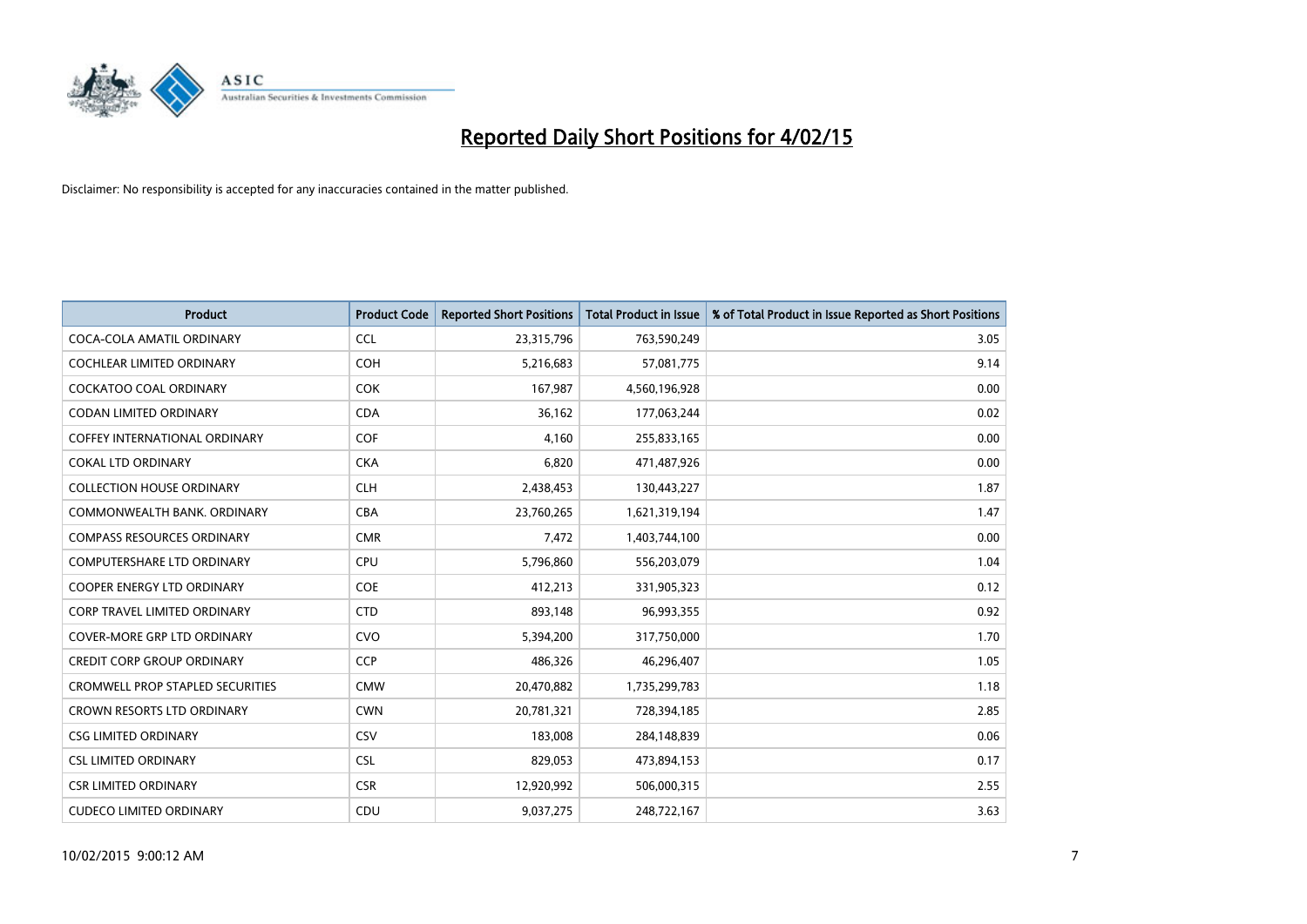

| <b>Product</b>                          | <b>Product Code</b> | <b>Reported Short Positions</b> | <b>Total Product in Issue</b> | % of Total Product in Issue Reported as Short Positions |
|-----------------------------------------|---------------------|---------------------------------|-------------------------------|---------------------------------------------------------|
| <b>DECMIL GROUP LIMITED ORDINARY</b>    | <b>DCG</b>          | 839,932                         | 168,657,794                   | 0.50                                                    |
| DEVINE LIMITED ORDINARY                 | <b>DVN</b>          | 1,548                           | 158,730,556                   | 0.00                                                    |
| DEXUS PROPERTY GROUP STAPLED UNITS      | <b>DXS</b>          | 1,826,828                       | 905,531,797                   | 0.20                                                    |
| DICK SMITH HLDGS ORDINARY               | <b>DSH</b>          | 14,503,274                      | 236,511,364                   | 6.13                                                    |
| DISCOVERY METALS LTD ORDINARY           | <b>DML</b>          | 365,417                         | 644,039,581                   | 0.06                                                    |
| DOMINO PIZZA ENTERPR ORDINARY           | <b>DMP</b>          | 1,874,792                       | 86,160,773                    | 2.18                                                    |
| DONACO INTERNATIONAL DEFERRED EX OPTION | <b>DNAN</b>         | 1,245,967                       | 3,026,655                     | 41.17                                                   |
| DONACO INTERNATIONAL ORDINARY           | <b>DNA</b>          | 14,508,650                      | 460,505,113                   | 3.15                                                    |
| DORAY MINERALS LTD ORDINARY             | <b>DRM</b>          | 310,000                         | 230,092,651                   | 0.13                                                    |
| DOWNER EDI LIMITED ORDINARY             | <b>DOW</b>          | 28,085,491                      | 435,399,975                   | 6.45                                                    |
| DRILLSEARCH ENERGY ORDINARY             | <b>DLS</b>          | 8,385,259                       | 461,101,450                   | 1.82                                                    |
| DUET GROUP STAPLED US PROHIBIT.         | <b>DUE</b>          | 18,396,454                      | 1,493,678,915                 | 1.23                                                    |
| DULUXGROUP LIMITED ORDINARY             | <b>DLX</b>          | 772,484                         | 388,543,268                   | 0.20                                                    |
| ECHO ENTERTAINMENT ORDINARY             | EGP                 | 5,821,625                       | 825,672,730                   | 0.71                                                    |
| <b>ELDERS LIMITED ORDINARY</b>          | <b>ELD</b>          | 1,081,739                       | 83,734,671                    | 1.29                                                    |
| <b>EMECO HOLDINGS ORDINARY</b>          | <b>EHL</b>          | 10,513,213                      | 599,675,707                   | 1.75                                                    |
| <b>ENDEAVOUR MIN CORP CDI 1:1</b>       | <b>EVR</b>          | 16,662                          | 46,222,520                    | 0.04                                                    |
| ENERGY RESOURCES ORDINARY 'A'           | <b>ERA</b>          | 10,349,514                      | 517,725,062                   | 2.00                                                    |
| <b>ENERGY WORLD CORPOR, ORDINARY</b>    | <b>EWC</b>          | 49,304,053                      | 1,734,166,672                 | 2.84                                                    |
| <b>ENSOGO LIMITED ORDINARY</b>          | E88                 | 212,388                         | 426,069,834                   | 0.05                                                    |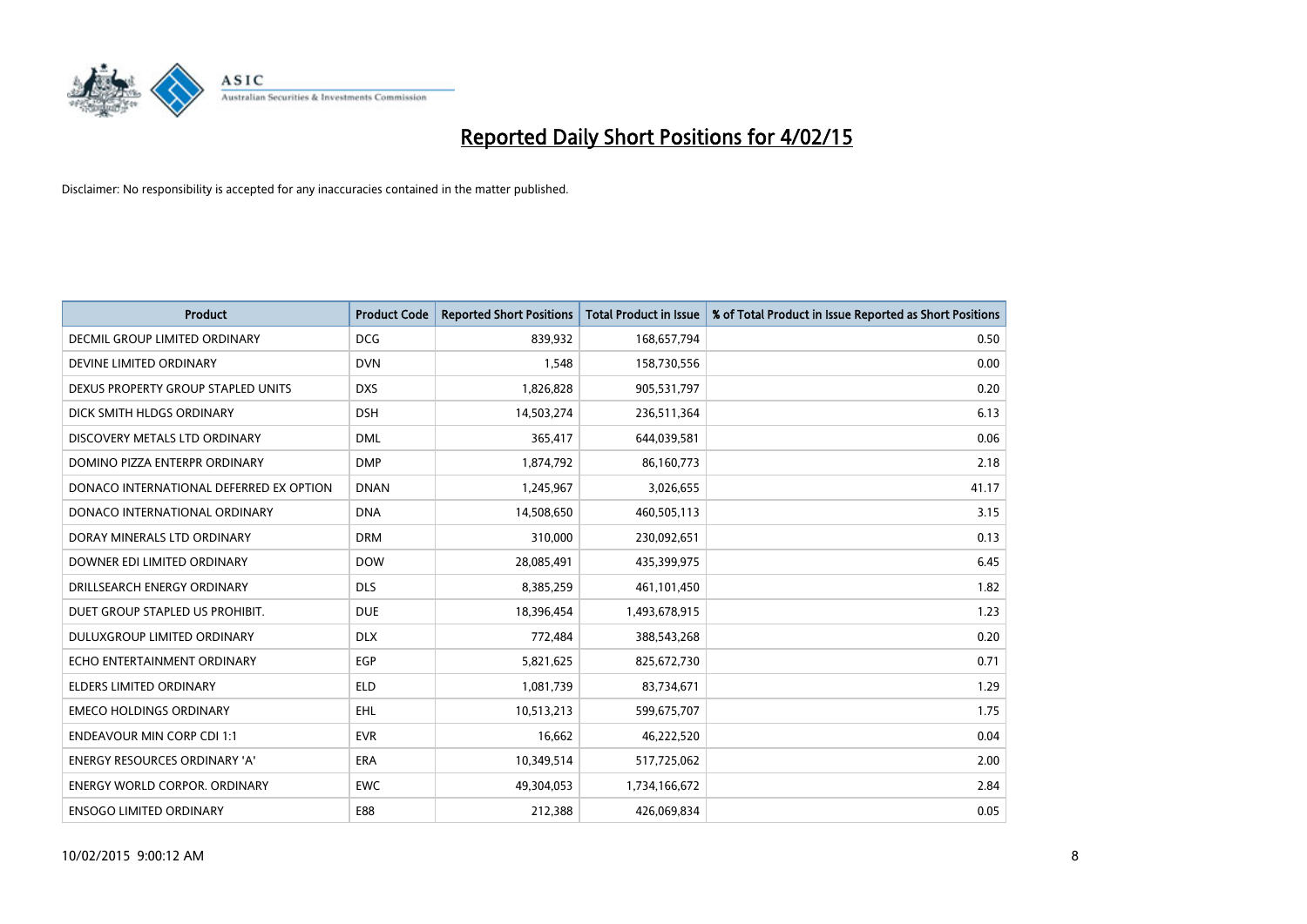

| <b>Product</b>                         | <b>Product Code</b> | <b>Reported Short Positions</b> | <b>Total Product in Issue</b> | % of Total Product in Issue Reported as Short Positions |
|----------------------------------------|---------------------|---------------------------------|-------------------------------|---------------------------------------------------------|
| <b>ENTERPRISE METALS ORDINARY</b>      | <b>ENT</b>          | 400,000                         | 274,508,276                   | 0.15                                                    |
| EQUATORIAL RES LTD ORDINARY            | EQX                 | 33                              | 124,445,353                   | 0.00                                                    |
| EQUITY TRUSTEES ORDINARY               | EQT                 | 50,573                          | 19,270,117                    | 0.26                                                    |
| ERM POWER LIMITED ORDINARY             | <b>EPW</b>          | 977,218                         | 241,676,976                   | 0.40                                                    |
| ESTIA HEALTH LTD ORDINARY              | EHE                 | 1,783,676                       | 180,885,580                   | 0.99                                                    |
| EVOLUTION MINING LTD ORDINARY          | <b>EVN</b>          | 27,641,923                      | 714,921,647                   | 3.87                                                    |
| FAIRFAX MEDIA LTD ORDINARY             | <b>FXI</b>          | 47,114,296                      | 2,351,955,725                 | 2.00                                                    |
| FANTASTIC HOLDINGS ORDINARY            | <b>FAN</b>          | 11,409                          | 103,257,398                   | 0.01                                                    |
| <b>FAR LTD ORDINARY</b>                | <b>FAR</b>          | 10,102,035                      | 3,126,808,427                 | 0.32                                                    |
| FEDERATION CNTRES ORD/UNIT STAPLED SEC | <b>FDC</b>          | 25,778,436                      | 1,427,641,565                 | 1.81                                                    |
| FINBAR GROUP LIMITED ORDINARY          | <b>FRI</b>          | 7,447                           | 228,720,815                   | 0.00                                                    |
| FISHER & PAYKEL H. ORDINARY            | <b>FPH</b>          | 726                             | 557,860,102                   | 0.00                                                    |
| FLEETWOOD CORP ORDINARY                | <b>FWD</b>          | 1,496,840                       | 61,039,412                    | 2.45                                                    |
| FLETCHER BUILDING ORDINARY             | <b>FBU</b>          | 1,365,842                       | 687,854,788                   | 0.20                                                    |
| FLEXIGROUP LIMITED ORDINARY            | <b>FXL</b>          | 10,880,163                      | 304,096,060                   | 3.58                                                    |
| FLIGHT CENTRE TRAVEL ORDINARY          | <b>FLT</b>          | 8,658,140                       | 100,734,279                   | 8.60                                                    |
| FLINDERS MINES LTD ORDINARY            | <b>FMS</b>          | 56,091                          | 2,762,995,689                 | 0.00                                                    |
| FOCUS MINERALS LTD ORDINARY            | <b>FML</b>          | 2,433,387                       | 9,137,375,877                 | 0.03                                                    |
| <b>FOLKESTONE EDU TRUST UNITS</b>      | <b>FET</b>          | 123,087                         | 244,378,866                   | 0.05                                                    |
| FONTERRA SHARE FUND ORDINARY UNITS     | <b>FSF</b>          | 114,468                         | 121,855,834                   | 0.09                                                    |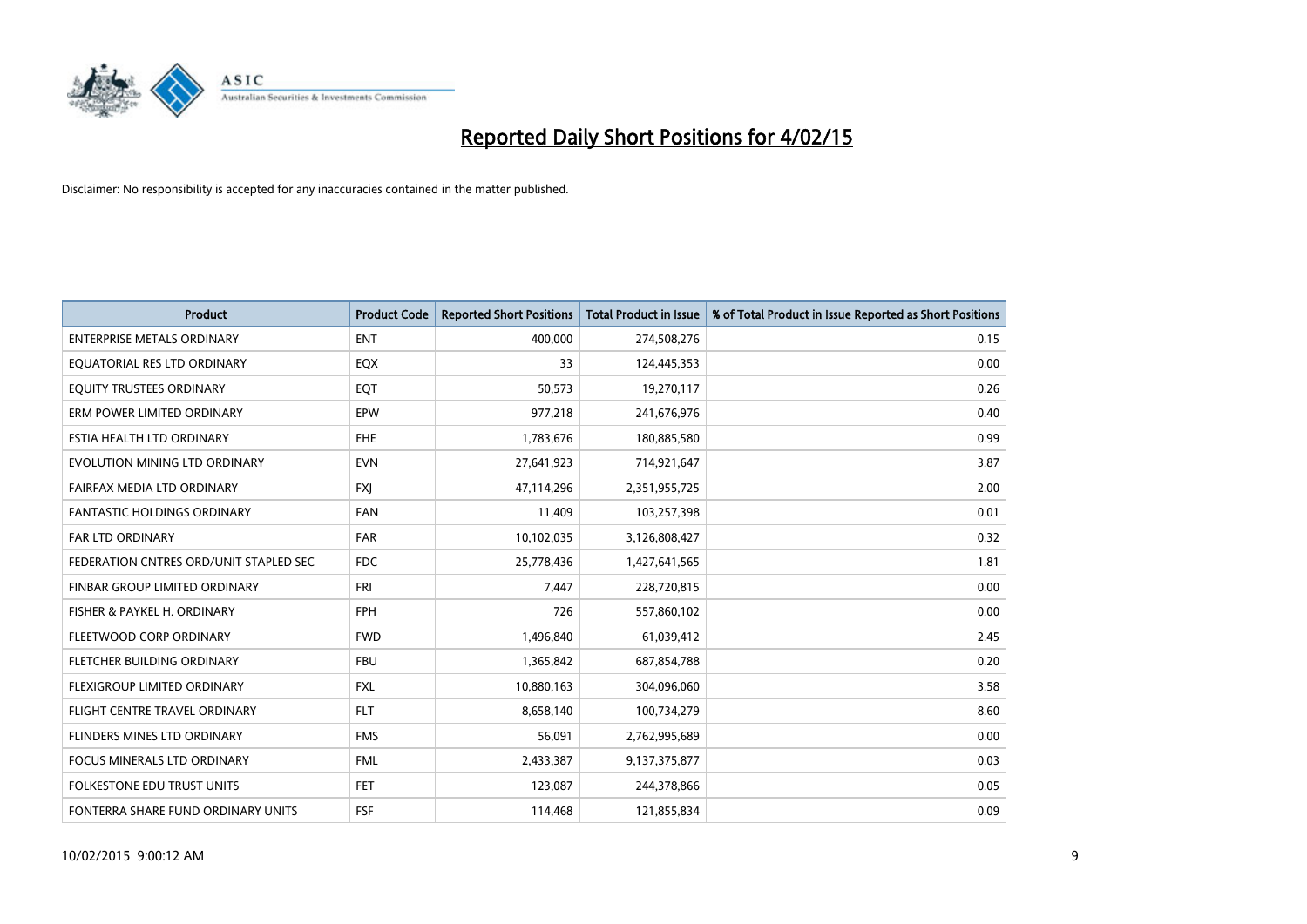

| <b>Product</b>                             | <b>Product Code</b> | <b>Reported Short Positions</b> | <b>Total Product in Issue</b> | % of Total Product in Issue Reported as Short Positions |
|--------------------------------------------|---------------------|---------------------------------|-------------------------------|---------------------------------------------------------|
| FORTESCUE METALS GRP ORDINARY              | <b>FMG</b>          | 350,537,194                     | 3,113,798,151                 | 11.26                                                   |
| FREEDOM FOOD LTD ORDINARY                  | <b>FNP</b>          | 590                             | 152,689,663                   | 0.00                                                    |
| <b>G.U.D. HOLDINGS ORDINARY</b>            | GUD                 | 2,881,841                       | 70,939,492                    | 4.06                                                    |
| <b>G8 EDUCATION LIMITED ORDINARY</b>       | <b>GEM</b>          | 11,651,171                      | 359,151,207                   | 3.24                                                    |
| <b>GALAXY RESOURCES ORDINARY</b>           | GXY                 | 831,022                         | 1,064,783,990                 | 0.08                                                    |
| <b>GBST HOLDINGS., ORDINARY</b>            | GBT                 | 15,751                          | 66,561,725                    | 0.02                                                    |
| <b>GDI PROPERTY GRP STAPLED SECURITIES</b> | GDI                 | 516,510                         | 567,575,025                   | 0.09                                                    |
| <b>GENESIS ENERGY LTD ORDINARY</b>         | <b>GNE</b>          | 4,951                           | 1,000,000,000                 | 0.00                                                    |
| <b>GENETIC TECHNOLOGIES ORDINARY</b>       | <b>GTG</b>          | 2,911,750                       | 1,080,648,255                 | 0.27                                                    |
| <b>GENWORTH MORTGAGE ORDINARY</b>          | <b>GMA</b>          | 22,148,063                      | 650,000,000                   | 3.41                                                    |
| <b>GEODYNAMICS LIMITED ORDINARY</b>        | GDY                 | 819                             | 435,880,130                   | 0.00                                                    |
| GI DYNAMICS, INC CDI US PROHIBITED         | GID                 | 1,854,445                       | 470,431,120                   | 0.39                                                    |
| <b>GINDALBIE METALS LTD ORDINARY</b>       | GBG                 | 31,189,698                      | 1,495,448,025                 | 2.09                                                    |
| <b>GOLD ROAD RES LTD ORDINARY</b>          | <b>GOR</b>          | 1,855,879                       | 594,881,822                   | 0.31                                                    |
| <b>GOODMAN FIELDER, ORDINARY</b>           | GFF                 | 6,204,266                       | 1,955,559,207                 | 0.32                                                    |
| <b>GOODMAN GROUP STAPLED</b>               | <b>GMG</b>          | 13,727,689                      | 1,745,460,061                 | 0.79                                                    |
| <b>GPT GROUP STAPLED SEC.</b>              | GPT                 | 4,777,530                       | 1,762,293,107                 | 0.27                                                    |
| <b>GRAINCORP LIMITED A CLASS ORDINARY</b>  | <b>GNC</b>          | 14,504,604                      | 228,855,628                   | 6.34                                                    |
| <b>GRANGE RESOURCES, ORDINARY</b>          | <b>GRR</b>          | 9,064,389                       | 1,157,338,698                 | 0.78                                                    |
| <b>GREENCROSS LIMITED ORDINARY</b>         | GXL                 | 2,801,362                       | 111,447,503                   | 2.51                                                    |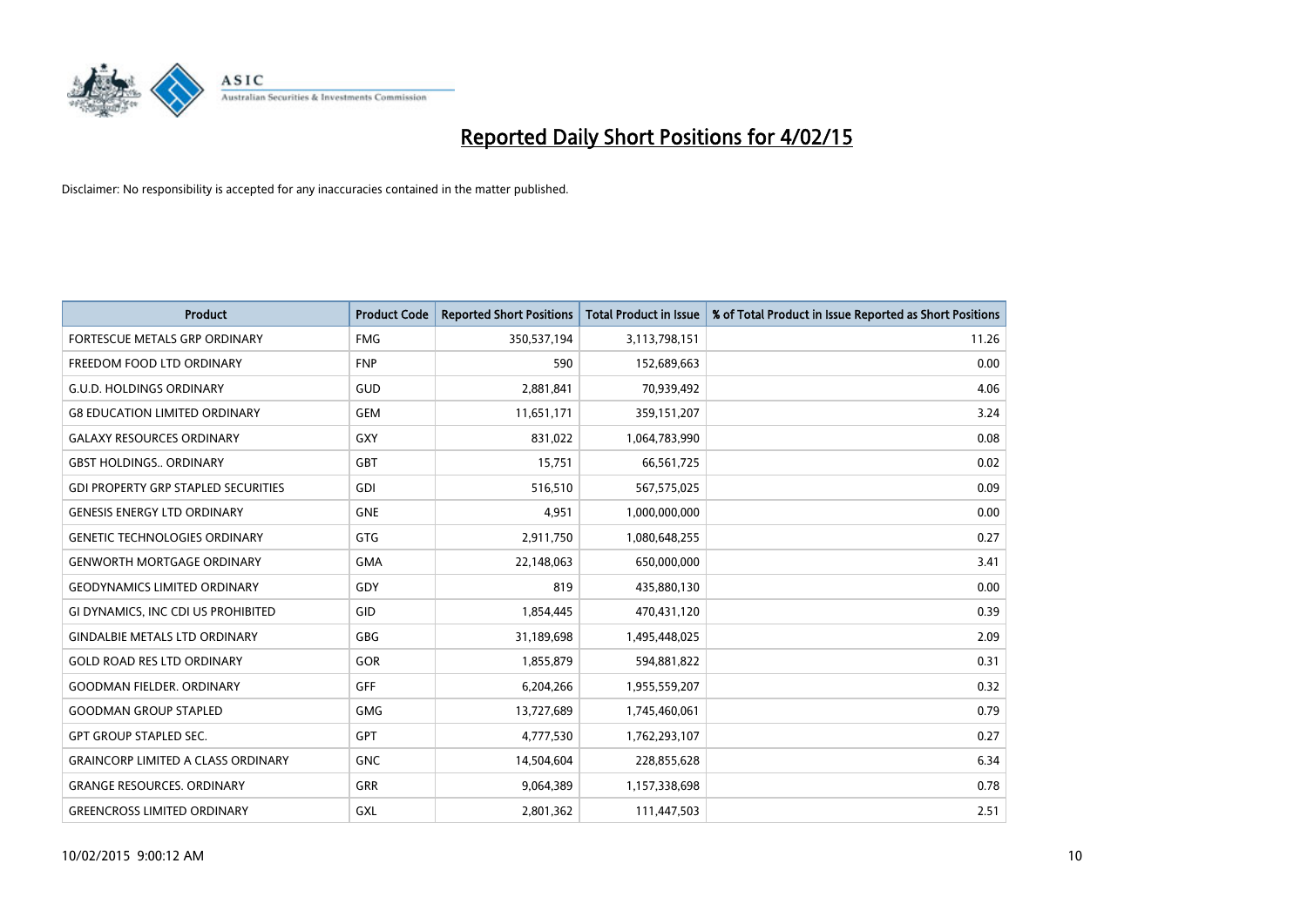

| <b>Product</b>                                   | <b>Product Code</b> | <b>Reported Short Positions</b> | <b>Total Product in Issue</b> | % of Total Product in Issue Reported as Short Positions |
|--------------------------------------------------|---------------------|---------------------------------|-------------------------------|---------------------------------------------------------|
| <b>GREENLAND MIN EN LTD ORDINARY</b>             | GGG                 | 6,179,875                       | 669,389,552                   | 0.92                                                    |
| <b>GROWTHPOINT PROPERTY ORD/UNIT STAPLED SEC</b> | GOZ                 | 746,108                         | 554,602,697                   | 0.13                                                    |
| <b>GRYPHON MINERALS LTD ORDINARY</b>             | GRY                 | 2,492,661                       | 401,290,987                   | 0.62                                                    |
| <b>GUILDFORD COAL LTD ORDINARY</b>               | <b>GUF</b>          | 49,999                          | 917,612,681                   | 0.01                                                    |
| <b>GUILDFORD COAL LTD RIGHTS 09-FEB-15</b>       | <b>GUFR</b>         | 10,309                          | 189,198,491                   | 0.01                                                    |
| <b>GWA GROUP LTD ORDINARY</b>                    | <b>GWA</b>          | 15,705,290                      | 306,533,770                   | 5.12                                                    |
| <b>HARVEY NORMAN ORDINARY</b>                    | <b>HVN</b>          | 39,894,009                      | 1,110,603,911                 | 3.59                                                    |
| HEALTHSCOPE LIMITED. ORDINARY                    | <b>HSO</b>          | 14,818,203                      | 1,732,094,838                 | 0.86                                                    |
| <b>HENDERSON GROUP CDI 1:1</b>                   | HGG                 | 3,107,209                       | 766,858,952                   | 0.41                                                    |
| HFA HOLDINGS LIMITED ORDINARY                    | <b>HFA</b>          | 308                             | 162,147,897                   | 0.00                                                    |
| HILLGROVE RES LTD ORDINARY                       | <b>HGO</b>          | 105,596                         | 147,798,623                   | 0.07                                                    |
| <b>HILLS LTD ORDINARY</b>                        | HIL                 | 1,569,565                       | 231,985,526                   | 0.68                                                    |
| HORIZON OIL LIMITED ORDINARY                     | <b>HZN</b>          | 42,081,980                      | 1,301,981,265                 | 3.23                                                    |
| <b>HOTEL PROPERTY STAPLED</b>                    | <b>HPI</b>          | 166.050                         | 146,105,439                   | 0.11                                                    |
| <b>ICAR ASIA LTD ORDINARY</b>                    | ICO                 | 192,994                         | 217,769,656                   | 0.09                                                    |
| <b>IINET LIMITED ORDINARY</b>                    | <b>IIN</b>          | 4,883,720                       | 162,163,526                   | 3.01                                                    |
| <b>ILUKA RESOURCES ORDINARY</b>                  | ILU                 | 24,675,645                      | 418,700,517                   | 5.89                                                    |
| <b>IMDEX LIMITED ORDINARY</b>                    | <b>IMD</b>          | 1,785,893                       | 216,203,136                   | 0.83                                                    |
| IMF BENTHAM LTD ORDINARY                         | <b>IMF</b>          | 4,333,858                       | 166,580,957                   | 2.60                                                    |
| <b>INCITEC PIVOT ORDINARY</b>                    | IPL                 | 28,841,214                      | 1,675,621,466                 | 1.72                                                    |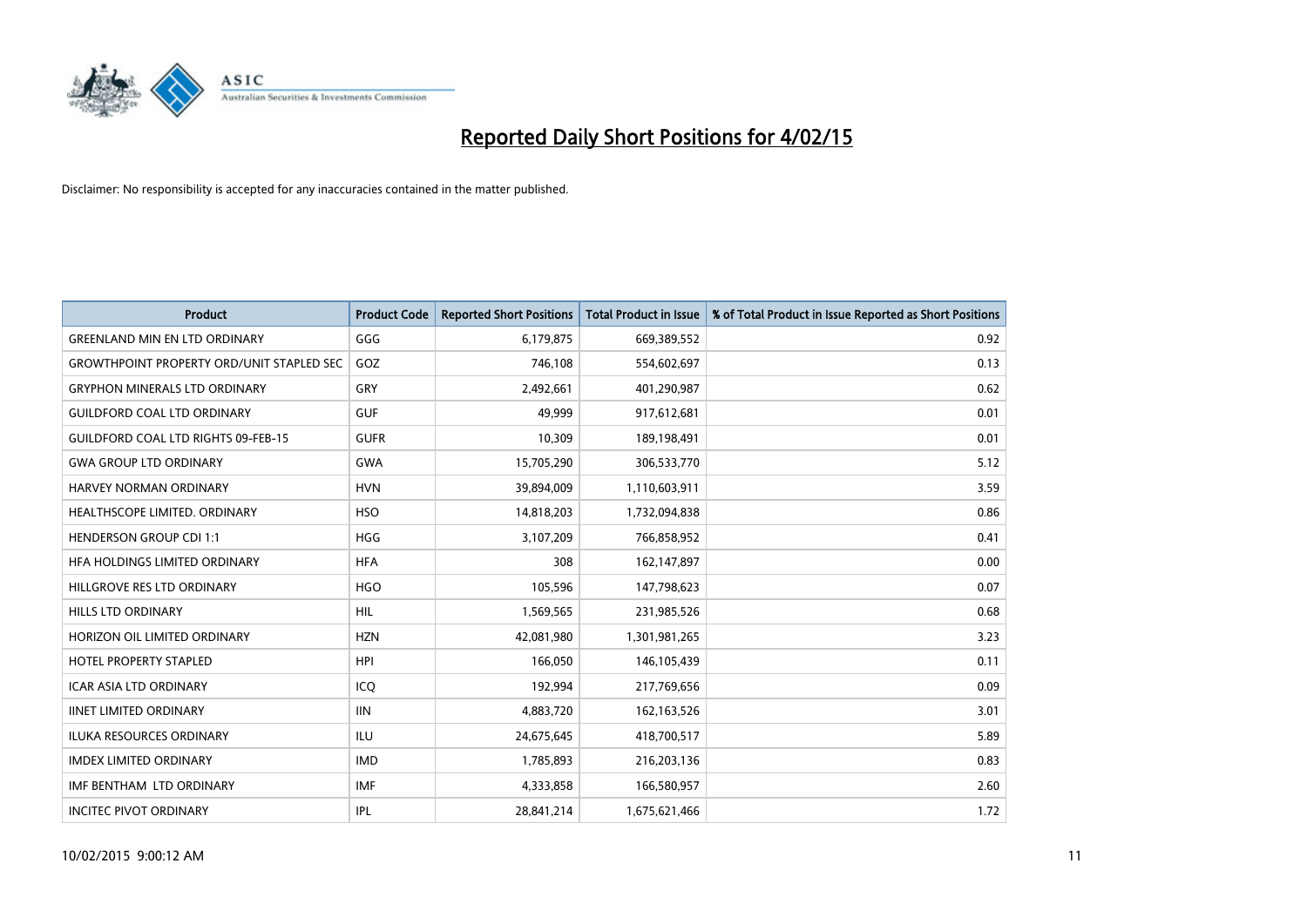

| <b>Product</b>                           | <b>Product Code</b> | <b>Reported Short Positions</b> | <b>Total Product in Issue</b> | % of Total Product in Issue Reported as Short Positions |
|------------------------------------------|---------------------|---------------------------------|-------------------------------|---------------------------------------------------------|
| <b>INDEPENDENCE GROUP ORDINARY</b>       | <b>IGO</b>          | 1,861,122                       | 234,256,573                   | 0.79                                                    |
| <b>INDUSTRIA REIT STAPLED</b>            | <b>IDR</b>          | 670,765                         | 125,000,001                   | 0.54                                                    |
| <b>INFIGEN ENERGY STAPLED SECURITIES</b> | <b>IFN</b>          | 3,596,534                       | 767,887,581                   | 0.47                                                    |
| <b>INFOMEDIA LTD ORDINARY</b>            | <b>IFM</b>          | 712,952                         | 307,127,687                   | 0.23                                                    |
| <b>INGENIA GROUP STAPLED SECURITIES</b>  | <b>INA</b>          | 10,909,099                      | 878,851,910                   | 1.24                                                    |
| <b>INSURANCE AUSTRALIA ORDINARY</b>      | IAG                 | 7,375,032                       | 2,341,618,048                 | 0.31                                                    |
| <b>INTREPID MINES ORDINARY</b>           | <b>IAU</b>          | 731,060                         | 369,869,196                   | 0.20                                                    |
| INTUERI EDU GRP LTD ORDINARY             | IQE                 | 152                             | 100,000,000                   | 0.00                                                    |
| INVESTA OFFICE FUND STAPLED SECURITIES   | <b>IOF</b>          | 1,523,258                       | 614,047,458                   | 0.25                                                    |
| <b>INVOCARE LIMITED ORDINARY</b>         | IVC                 | 4,214,910                       | 110,030,298                   | 3.83                                                    |
| <b>IOOF HOLDINGS LTD ORDINARY</b>        | IFL                 | 14,223,646                      | 300,133,752                   | 4.74                                                    |
| <b>IPH LIMITED ORDINARY</b>              | <b>IPH</b>          | 567,214                         | 157,559,499                   | 0.36                                                    |
| <b>IPROPERTY GROUP LTD ORDINARY</b>      | <b>IPP</b>          | 3,365,654                       | 186,703,204                   | 1.80                                                    |
| <b>IRESS LIMITED ORDINARY</b>            | <b>IRE</b>          | 6,477,252                       | 159,097,319                   | 4.07                                                    |
| <b>ISELECT LTD ORDINARY</b>              | <b>ISU</b>          | 1,839,869                       | 261,489,894                   | 0.70                                                    |
| <b>ISENTIA GROUP LTD ORDINARY</b>        | <b>ISD</b>          | 553,755                         | 200,000,001                   | 0.28                                                    |
| <b>ISENTRIC LTD. ORDINARY</b>            | ICU                 | 39,829                          | 87,250,949                    | 0.05                                                    |
| JAMES HARDIE INDUST CHESS DEPOSITARY INT | <b>IHX</b>          | 11,264,123                      | 445,256,278                   | 2.53                                                    |
| <b>JAPARA HEALTHCARE LT ORDINARY</b>     | <b>IHC</b>          | 17,007,395                      | 263,046,592                   | 6.47                                                    |
| <b>JB HI-FI LIMITED ORDINARY</b>         | <b>IBH</b>          | 9,730,717                       | 98,950,309                    | 9.83                                                    |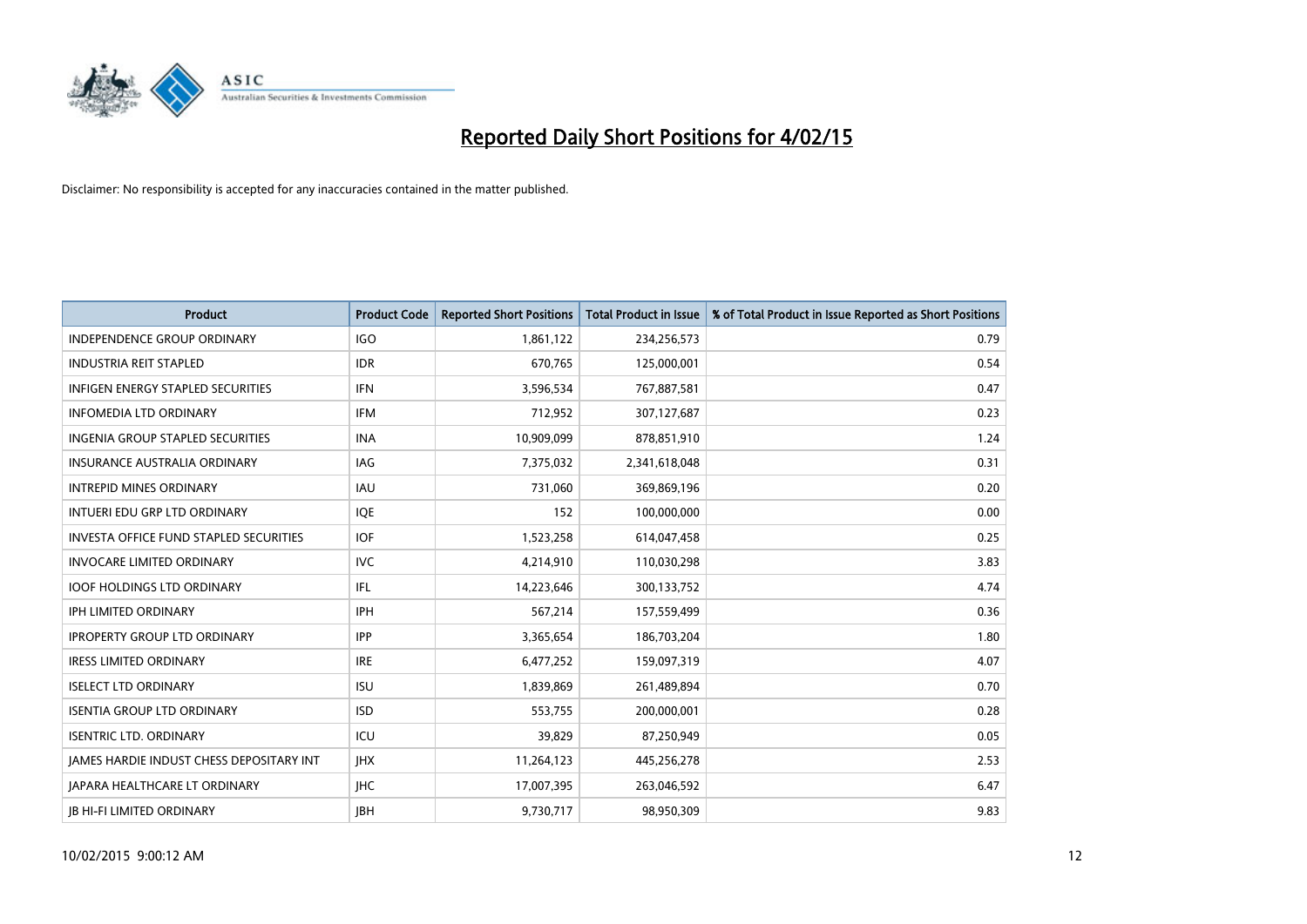

| <b>Product</b>                        | <b>Product Code</b> | <b>Reported Short Positions</b> | <b>Total Product in Issue</b> | % of Total Product in Issue Reported as Short Positions |
|---------------------------------------|---------------------|---------------------------------|-------------------------------|---------------------------------------------------------|
| KAROON GAS AUSTRALIA ORDINARY         | <b>KAR</b>          | 23,725,354                      | 246,608,239                   | 9.62                                                    |
| KATHMANDU HOLD LTD ORDINARY           | <b>KMD</b>          | 7,942,228                       | 201,484,583                   | 3.94                                                    |
| <b>KBL MINING LIMITED ORDINARY</b>    | <b>KBL</b>          | 1,820                           | 396,535,629                   | 0.00                                                    |
| KINGSGATE CONSOLID. ORDINARY          | <b>KCN</b>          | 20,082,836                      | 223,584,937                   | 8.98                                                    |
| KINGSROSE MINING LTD ORDINARY         | <b>KRM</b>          | 315,348                         | 358,611,493                   | 0.09                                                    |
| <b>KOGI IRON LTD ORDINARY</b>         | <b>KFE</b>          | 654,562                         | 376,669,836                   | 0.17                                                    |
| LEIGHTON HOLDINGS ORDINARY            | LEI                 | 6,288,539                       | 338,503,563                   | 1.86                                                    |
| LEND LEASE GROUP UNIT/ORD STAPLED     | <b>LLC</b>          | 2,676,899                       | 579,596,726                   | 0.46                                                    |
| LIQUEFIED NATURAL ORDINARY            | <b>LNG</b>          | 14,864,217                      | 462,643,201                   | 3.21                                                    |
| LONESTAR RESO LTD ORDINARY            | <b>LNR</b>          | 127,028                         | 752,187,211                   | 0.02                                                    |
| LYNAS CORPORATION ORDINARY            | <b>LYC</b>          | 85,073,488                      | 3,370,956,016                 | 2.52                                                    |
| <b>M2 GRP LTD ORDINARY</b>            | <b>MTU</b>          | 2,319,591                       | 181,905,060                   | 1.28                                                    |
| <b>MACA LIMITED ORDINARY</b>          | <b>MLD</b>          | 1,000,121                       | 232,676,373                   | 0.43                                                    |
| <b>MACMAHON HOLDINGS ORDINARY</b>     | <b>MAH</b>          | 813,807                         | 1,261,699,966                 | 0.06                                                    |
| MACO ATLAS ROADS GRP ORDINARY STAPLED | <b>MOA</b>          | 12,958,110                      | 511,538,852                   | 2.53                                                    |
| MACQUARIE GROUP LTD ORDINARY          | <b>MOG</b>          | 657,303                         | 324,342,024                   | 0.20                                                    |
| MAGELLAN FIN GRP LTD ORDINARY         | <b>MFG</b>          | 1,459,481                       | 159,818,691                   | 0.91                                                    |
| MANTRA GROUP LTD ORDINARY             | <b>MTR</b>          | 4,367,583                       | 249,471,229                   | 1.75                                                    |
| <b>MATRIX C &amp; E LTD ORDINARY</b>  | <b>MCE</b>          | 2,546,924                       | 94,555,428                    | 2.69                                                    |
| <b>MAVERICK DRILLING ORDINARY</b>     | <b>MAD</b>          | 1,073,180                       | 545,000,115                   | 0.20                                                    |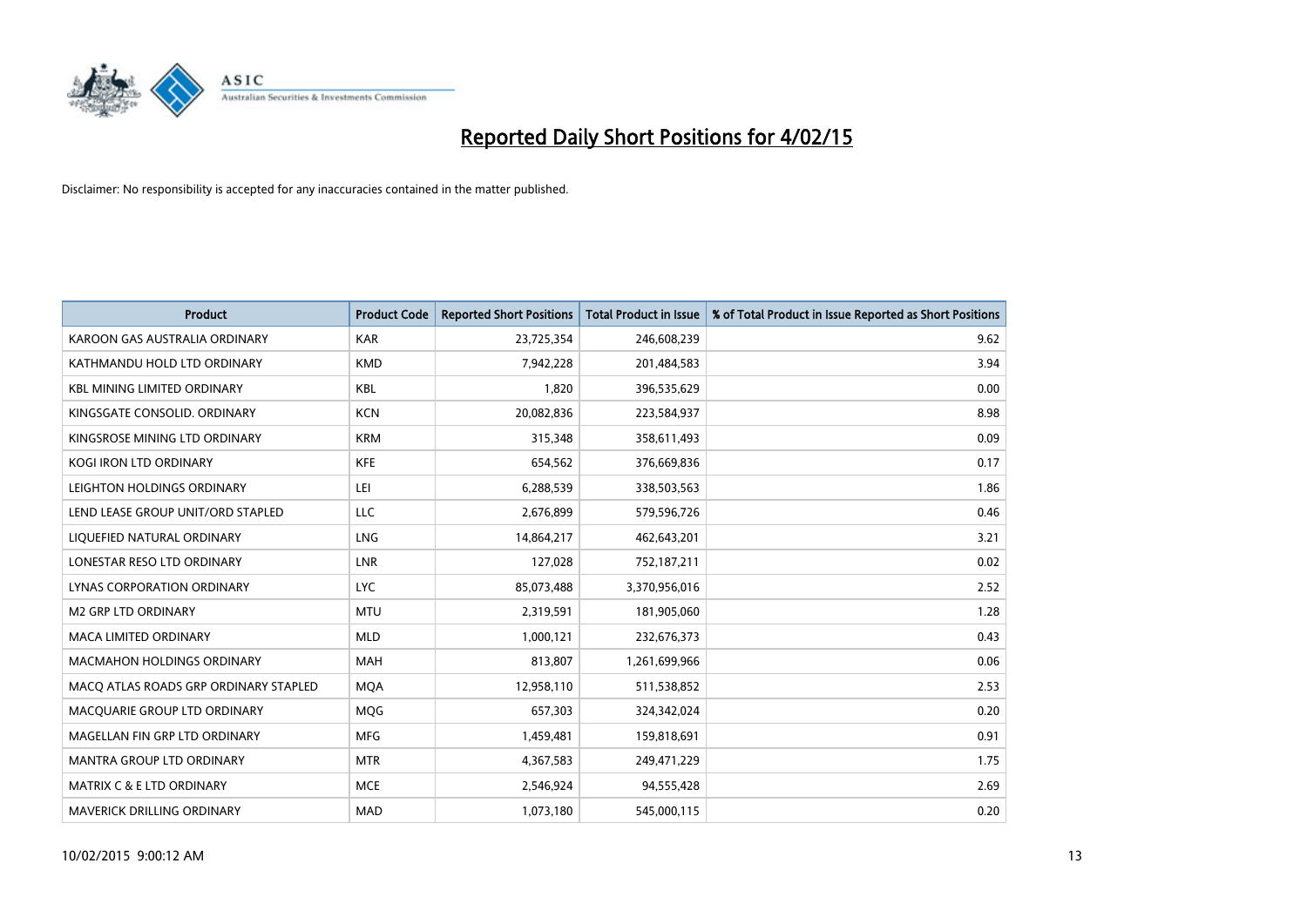

| <b>Product</b>                       | <b>Product Code</b> | <b>Reported Short Positions</b> | <b>Total Product in Issue</b> | % of Total Product in Issue Reported as Short Positions |
|--------------------------------------|---------------------|---------------------------------|-------------------------------|---------------------------------------------------------|
| <b>MAXITRANS INDUSTRIES ORDINARY</b> | <b>MXI</b>          | 113,939                         | 185,075,653                   | 0.06                                                    |
| MAYNE PHARMA LTD ORDINARY            | <b>MYX</b>          | 16,852,897                      | 593,301,190                   | 2.84                                                    |
| MCMILLAN SHAKESPEARE ORDINARY        | <b>MMS</b>          | 800,454                         | 77,525,801                    | 1.03                                                    |
| MEDIBANK PRIVATE LTD ORDINARY        | <b>MPL</b>          | 25,459,445                      | 2,754,003,240                 | 0.92                                                    |
| MEDUSA MINING LTD ORDINARY           | <b>MML</b>          | 10,192,887                      | 207,794,301                   | 4.91                                                    |
| MERIDIAN ENERGY INSTALMENT RECEIPTS  | <b>MEZCA</b>        | 200,000                         | 1,255,413,626                 | 0.02                                                    |
| MESOBLAST LIMITED ORDINARY           | <b>MSB</b>          | 22,297,545                      | 324,201,029                   | 6.88                                                    |
| METALS X LIMITED ORDINARY            | <b>MLX</b>          | 176,571                         | 416,010,939                   | 0.04                                                    |
| METCASH LIMITED ORDINARY             | <b>MTS</b>          | 134,899,519                     | 928,357,876                   | 14.53                                                   |
| MIGHTY RIVER POWER ORDINARY          | <b>MYT</b>          | 1,737,749                       | 1,400,012,517                 | 0.12                                                    |
| MINCOR RESOURCES NL ORDINARY         | <b>MCR</b>          | 18,461                          | 188,208,274                   | 0.01                                                    |
| MINERAL DEPOSITS ORDINARY            | <b>MDL</b>          | 973,028                         | 103,676,341                   | 0.94                                                    |
| MINERAL RESOURCES. ORDINARY          | <b>MIN</b>          | 16,616,448                      | 187,270,274                   | 8.87                                                    |
| MINT PAYMENTS LTD ORDINARY           | <b>MNW</b>          | 33,879                          | 470,635,552                   | 0.01                                                    |
| MIRABELA NICKEL LTD ORDINARY         | <b>MBN</b>          | 2,012,293                       | 929,710,216                   | 0.22                                                    |
| MIRVAC GROUP STAPLED SECURITIES      | <b>MGR</b>          | 11,283,505                      | 3,697,197,370                 | 0.31                                                    |
| MMAOFFSHOR ORDINARY                  | <b>MRM</b>          | 25,577,234                      | 368,666,221                   | 6.94                                                    |
| MOLOPO ENERGY LTD ORDINARY           | <b>MPO</b>          | 10,833                          | 248,832,798                   | 0.00                                                    |
| MONADELPHOUS GROUP ORDINARY          | <b>MND</b>          | 7,093,177                       | 92,998,380                    | 7.63                                                    |
| MONASH IVF GROUP LTD ORDINARY        | <b>MVF</b>          | 802,999                         | 231,081,089                   | 0.35                                                    |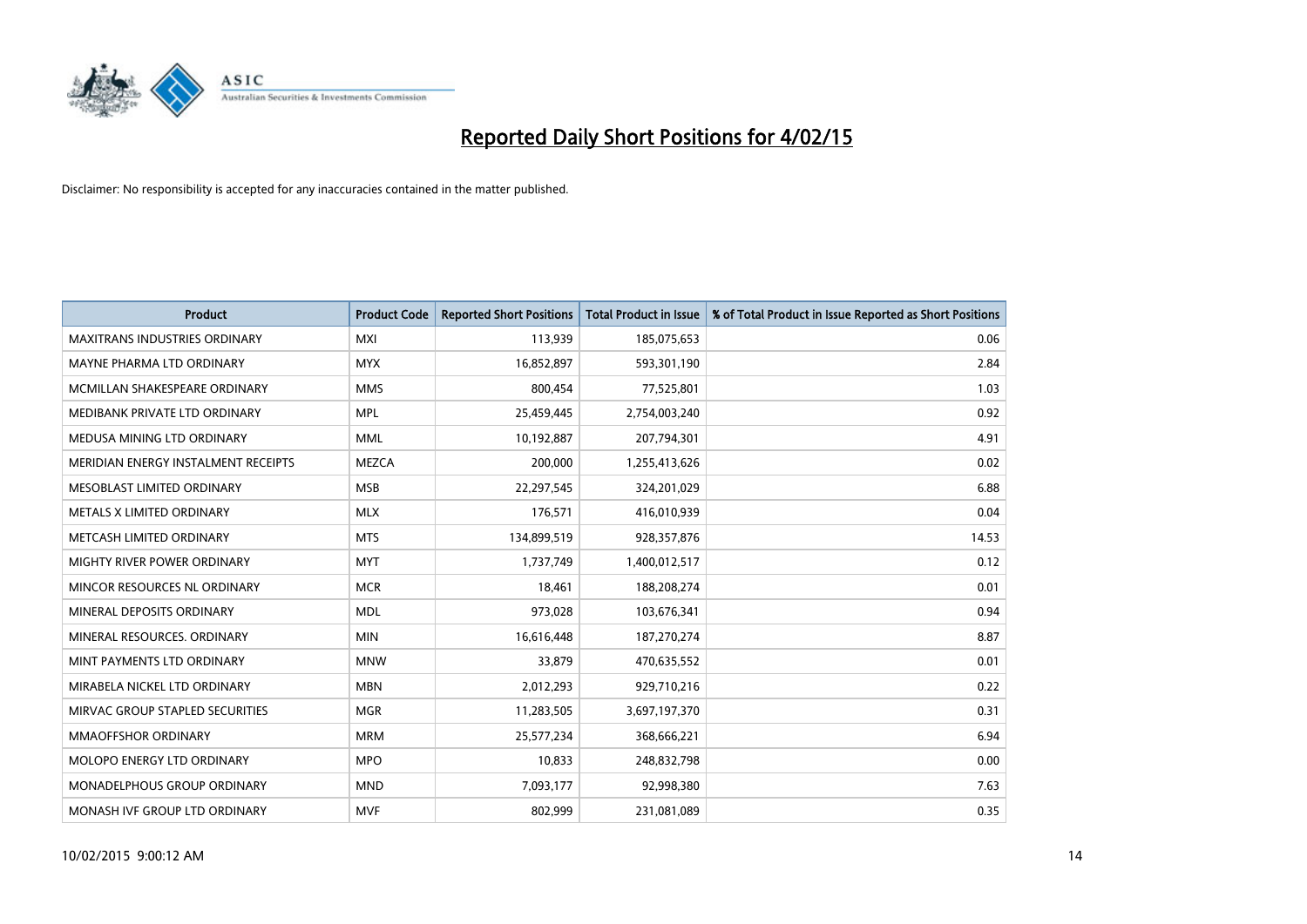

| <b>Product</b>                | <b>Product Code</b> | <b>Reported Short Positions</b> | <b>Total Product in Issue</b> | % of Total Product in Issue Reported as Short Positions |
|-------------------------------|---------------------|---------------------------------|-------------------------------|---------------------------------------------------------|
| MORTGAGE CHOICE LTD ORDINARY  | <b>MOC</b>          | 23,825                          | 124,216,248                   | 0.02                                                    |
| MOUNT GIBSON IRON ORDINARY    | MGX                 | 69,569,031                      | 1,090,805,085                 | 6.38                                                    |
| MULTIPLEX SITES SITES         | <b>MXUPA</b>        | 2.137                           | 4,500,000                     | 0.05                                                    |
| MYER HOLDINGS LTD ORDINARY    | <b>MYR</b>          | 107,956,459                     | 585,689,551                   | 18.43                                                   |
| NANOSONICS LIMITED ORDINARY   | <b>NAN</b>          | 2,350,888                       | 264,362,826                   | 0.89                                                    |
| NATIONAL AUST. BANK CPS II    | <b>NABPB</b>        | 500                             | 17,171,930                    | 0.00                                                    |
| NATIONAL AUST. BANK ORDINARY  | <b>NAB</b>          | 14,080,919                      | 2,419,353,823                 | 0.58                                                    |
| NATIONAL STORAGE STAPLED      | <b>NSR</b>          | 1,332,604                       | 295,631,660                   | 0.45                                                    |
| NAVITAS LIMITED ORDINARY      | <b>NVT</b>          | 3,766,762                       | 376,037,813                   | 1.00                                                    |
| NEARMAP LTD ORDINARY          | <b>NEA</b>          | 2,300,254                       | 348,196,101                   | 0.66                                                    |
| NEON ENERGY LIMITED ORDINARY  | <b>NEN</b>          | 13,245                          | 553,037,848                   | 0.00                                                    |
| NEW HOPE CORPORATION ORDINARY | <b>NHC</b>          | 1,135,388                       | 830,999,449                   | 0.14                                                    |
| NEWCREST MINING ORDINARY      | <b>NCM</b>          | 8,143,494                       | 766,510,971                   | 1.06                                                    |
| NEWS CORP A NON-VOTING CDI    | <b>NWSLV</b>        | 335                             | 2,617,304                     | 0.01                                                    |
| NEWS CORP B VOTING CDI        | <b>NWS</b>          | 2,314,608                       | 38,302,911                    | 6.04                                                    |
| NEWSAT LIMITED ORDINARY       | <b>NWT</b>          | 6,337,557                       | 643,574,841                   | 0.98                                                    |
| NEXTDC LIMITED ORDINARY       | <b>NXT</b>          | 18,933,967                      | 193,154,486                   | 9.80                                                    |
| NEXUS ENERGY LIMITED ORDINARY | <b>NXS</b>          | 58,176                          | 1,330,219,459                 | 0.00                                                    |
| NIB HOLDINGS LIMITED ORDINARY | <b>NHF</b>          | 201,532                         | 439,004,182                   | 0.05                                                    |
| NINE ENTERTAINMENT ORDINARY   | <b>NEC</b>          | 17,186,569                      | 940,295,023                   | 1.83                                                    |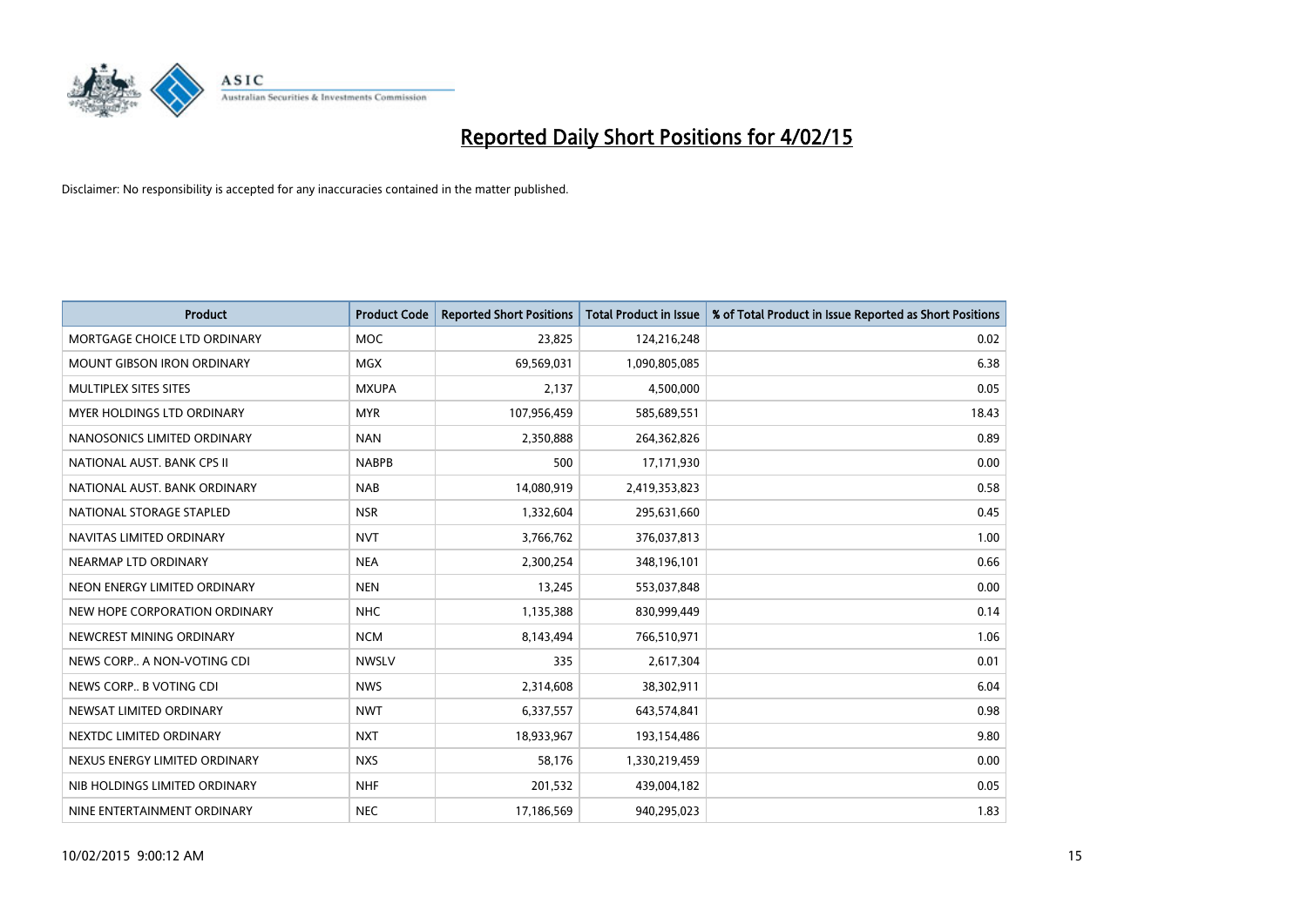

| <b>Product</b>                         | <b>Product Code</b> | <b>Reported Short Positions</b> | <b>Total Product in Issue</b> | % of Total Product in Issue Reported as Short Positions |
|----------------------------------------|---------------------|---------------------------------|-------------------------------|---------------------------------------------------------|
| NOBLE MINERAL RES ORDINARY             | <b>NMG</b>          | 2,365,726                       | 666,397,952                   | 0.36                                                    |
| NORTHERN IRON LTD ORDINARY             | <b>NFE</b>          | 8,685                           | 484,405,314                   | 0.00                                                    |
| NORTHERN STAR ORDINARY                 | <b>NST</b>          | 10,930,409                      | 592,256,718                   | 1.85                                                    |
| NOVION PROPERTY GRP STAPLED SECURITIES | <b>NVN</b>          | 24,981,163                      | 3,050,627,717                 | 0.82                                                    |
| NRW HOLDINGS LIMITED ORDINARY          | <b>NWH</b>          | 15,702,146                      | 278,888,011                   | 5.63                                                    |
| NUFARM LIMITED ORDINARY                | <b>NUF</b>          | 7,629,872                       | 264,948,132                   | 2.88                                                    |
| OCEANAGOLD CORP. CHESS DEPOSITARY INT  | <b>OGC</b>          | 448,347                         | 301,520,186                   | 0.15                                                    |
| OIL SEARCH LTD ORDINARY                | OSH                 | 26,998,904                      | 1,522,692,587                 | 1.77                                                    |
| OOH!MEDIA LIMITED ORDINARY             | OML                 | 617,955                         | 149,882,534                   | 0.41                                                    |
| ORICA LIMITED ORDINARY                 | ORI                 | 27,858,349                      | 372,743,291                   | 7.47                                                    |
| ORIGIN ENERGY ORDINARY                 | <b>ORG</b>          | 13,011,055                      | 1,106,310,149                 | 1.18                                                    |
| OROCOBRE LIMITED ORDINARY              | <b>ORE</b>          | 4,043,752                       | 132,041,911                   | 3.06                                                    |
| ORORA LIMITED ORDINARY                 | <b>ORA</b>          | 1,289,156                       | 1,206,684,923                 | 0.11                                                    |
| OROTONGROUP LIMITED ORDINARY           | ORL                 | 76,871                          | 40,880,902                    | 0.19                                                    |
| <b>OZ MINERALS ORDINARY</b>            | <b>OZL</b>          | 5,383,130                       | 303,470,022                   | 1.77                                                    |
| OZFOREX GROUP LTD ORDINARY             | <b>OFX</b>          | 10,092,264                      | 240,000,000                   | 4.21                                                    |
| PACIFIC BRANDS ORDINARY                | PBG                 | 87,210,497                      | 917,226,291                   | 9.51                                                    |
| PACIFIC SMILES GRP ORDINARY            | <b>PSQ</b>          | 133,000                         | 151,993,395                   | 0.09                                                    |
| PACT GROUP HLDGS LTD ORDINARY          | PGH                 | 1,370,875                       | 294,145,019                   | 0.47                                                    |
| PALADIN ENERGY LTD ORDINARY            | <b>PDN</b>          | 73,630,976                      | 1,666,927,668                 | 4.42                                                    |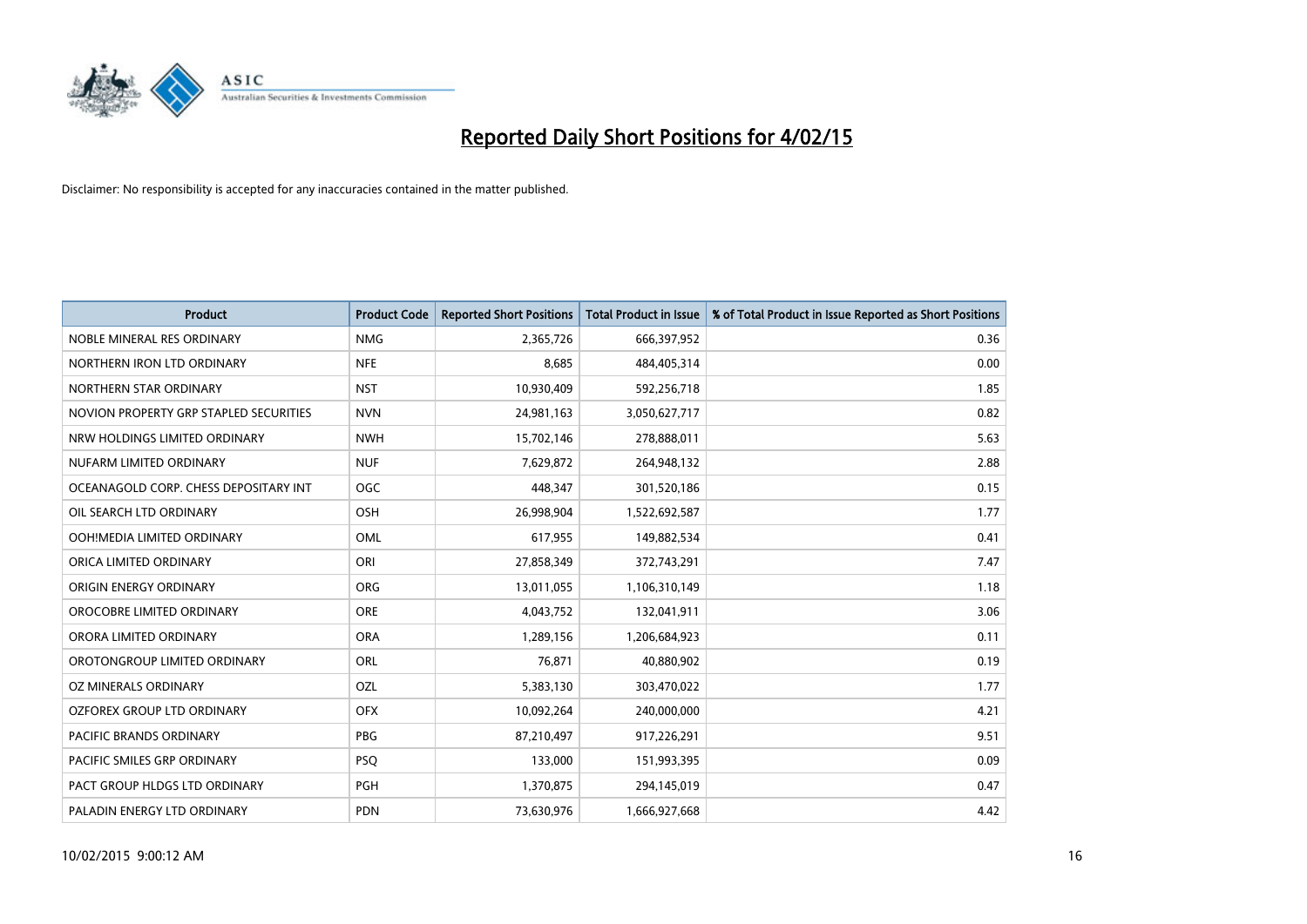

| <b>Product</b>                | <b>Product Code</b> | <b>Reported Short Positions</b> | <b>Total Product in Issue</b> | % of Total Product in Issue Reported as Short Positions |
|-------------------------------|---------------------|---------------------------------|-------------------------------|---------------------------------------------------------|
| PANAUST LIMITED ORDINARY      | <b>PNA</b>          | 3,372,733                       | 637,071,326                   | 0.53                                                    |
| PANORAMIC RESOURCES ORDINARY  | <b>PAN</b>          | 1,230,801                       | 321,424,015                   | 0.38                                                    |
| PANTERRA GOLD LTD ORDINARY    | PGI                 | $\mathbf{1}$                    | 848,124,168                   | 0.00                                                    |
| PAPERLINX LIMITED ORDINARY    | <b>PPX</b>          | 57,743                          | 665,181,261                   | 0.01                                                    |
| PATTIES FOODS LTD ORDINARY    | PFL                 | 7,327                           | 139,234,153                   | 0.01                                                    |
| PEET LIMITED ORDINARY         | <b>PPC</b>          | 23,994                          | 484,853,684                   | 0.00                                                    |
| PENINSULA ENERGY LTD ORDINARY | <b>PEN</b>          | 2,000,000                       | 5,476,640,447                 | 0.04                                                    |
| PERPETUAL LIMITED ORDINARY    | PPT                 | 1,129,366                       | 46,574,426                    | 2.42                                                    |
| PERSEUS MINING LTD ORDINARY   | PRU                 | 16,133,662                      | 526,656,401                   | 3.06                                                    |
| PHARMAXIS LTD ORDINARY        | <b>PXS</b>          | 8,777                           | 310,621,349                   | 0.00                                                    |
| PLATINUM ASSET ORDINARY       | <b>PTM</b>          | 1,401,463                       | 581,895,380                   | 0.24                                                    |
| PLATINUM AUSTRALIA ORDINARY   | <b>PLA</b>          | 836,127                         | 504,968,043                   | 0.17                                                    |
| PLATINUM CAPITAL LTD ORDINARY | <b>PMC</b>          | 1,742                           | 232,190,254                   | 0.00                                                    |
| PMP LIMITED ORDINARY          | <b>PMP</b>          | 27,581                          | 323,781,124                   | 0.01                                                    |
| POSEIDON NICK LTD ORDINARY    | POS                 | 1,903,830                       | 683,588,322                   | 0.28                                                    |
| PRANA BIOTECHNOLOGY ORDINARY  | <b>PBT</b>          | 2,447,969                       | 488,936,960                   | 0.50                                                    |
| PREMIER INVESTMENTS ORDINARY  | <b>PMV</b>          | 992,987                         | 155,900,075                   | 0.64                                                    |
| PRIMARY HEALTH CARE ORDINARY  | <b>PRY</b>          | 40,503,905                      | 512,130,550                   | 7.91                                                    |
| PRIME MEDIA GRP LTD ORDINARY  | <b>PRT</b>          | 1,210,516                       | 366,330,303                   | 0.33                                                    |
| PROGRAMMED ORDINARY           | <b>PRG</b>          | 759,711                         | 118,651,911                   | 0.64                                                    |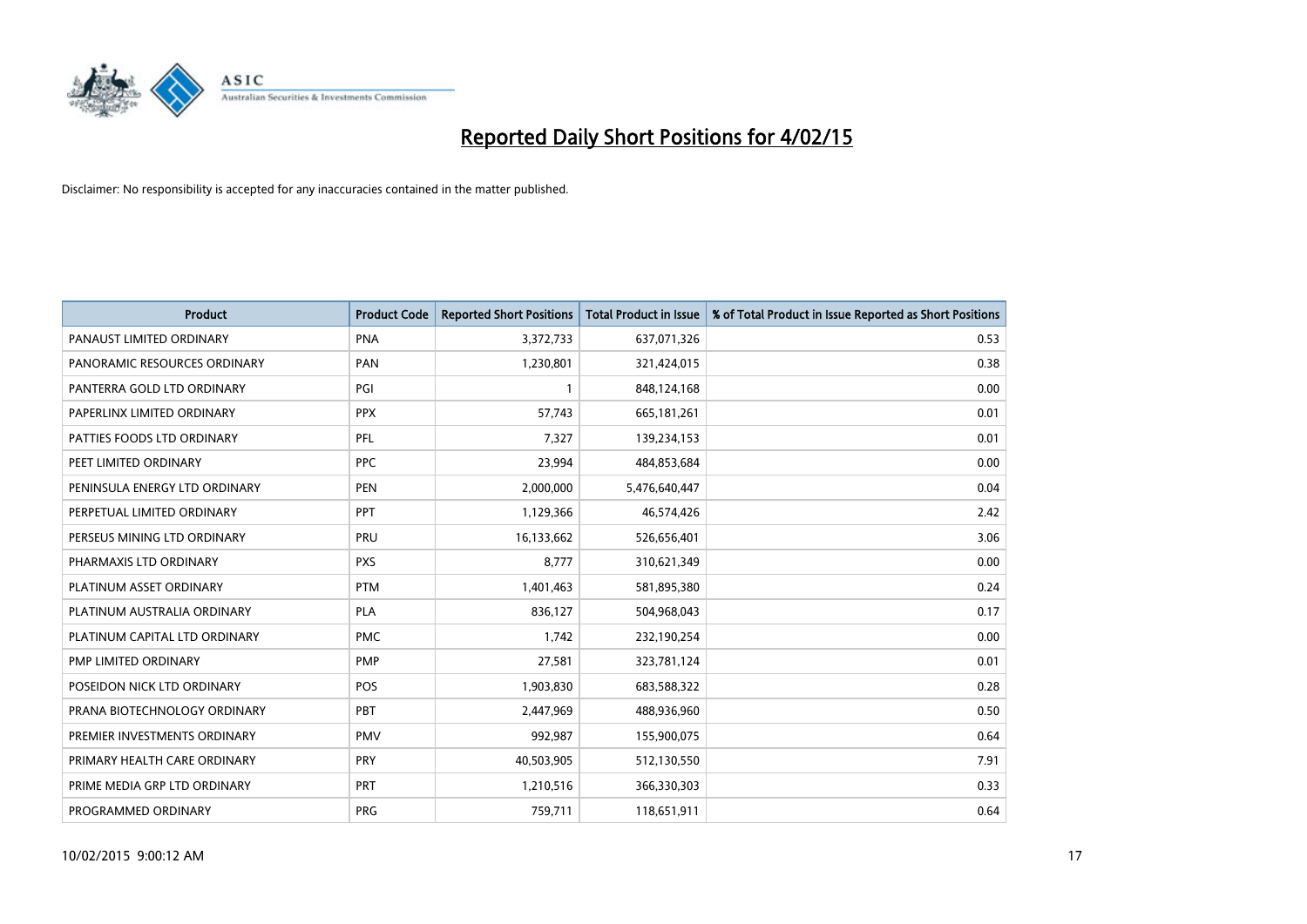

| <b>Product</b>                      | <b>Product Code</b> | <b>Reported Short Positions</b> | <b>Total Product in Issue</b> | % of Total Product in Issue Reported as Short Positions |
|-------------------------------------|---------------------|---------------------------------|-------------------------------|---------------------------------------------------------|
| PROMESA LIMITED ORDINARY            | <b>PRA</b>          | 1,848,713                       | 384,412,465                   | 0.48                                                    |
| PURA VIDA ENERGY NL ORDINARY        | <b>PVD</b>          | 654,317                         | 133,404,383                   | 0.49                                                    |
| <b>QANTAS AIRWAYS ORDINARY</b>      | QAN                 | 1,904,531                       | 2,196,330,250                 | 0.09                                                    |
| OBE INSURANCE GROUP ORDINARY        | <b>OBE</b>          | 13,112,900                      | 1,364,945,301                 | 0.96                                                    |
| <b>OUBE HOLDINGS LTD ORDINARY</b>   | QUB                 | 4,316,437                       | 1,054,428,076                 | 0.41                                                    |
| RAMSAY HEALTH CARE ORDINARY         | <b>RHC</b>          | 432,860                         | 202,081,252                   | 0.21                                                    |
| <b>RCG CORPORATION LTD ORDINARY</b> | <b>RCG</b>          | 292,390                         | 268,408,625                   | 0.11                                                    |
| <b>RCR TOMLINSON ORDINARY</b>       | <b>RCR</b>          | 801,201                         | 138,745,453                   | 0.58                                                    |
| <b>REA GROUP ORDINARY</b>           | <b>REA</b>          | 2,224,906                       | 131,714,699                   | 1.69                                                    |
| <b>REAL ENERGY CORP ORDINARY</b>    | <b>RLE</b>          | 51,926                          | 137,688,833                   | 0.04                                                    |
| RECALL HOLDINGS LTD ORDINARY        | <b>REC</b>          | 611,581                         | 313,674,711                   | 0.19                                                    |
| <b>RECKON LIMITED ORDINARY</b>      | <b>RKN</b>          | 1,483,247                       | 112,084,762                   | 1.32                                                    |
| RED 5 LIMITED ORDINARY              | <b>RED</b>          | 174,740                         | 759,451,008                   | 0.02                                                    |
| <b>RED FORK ENERGY ORDINARY</b>     | <b>RFE</b>          | 112,160                         | 501,051,719                   | 0.02                                                    |
| REDBANK ENERGY LTD ORDINARY         | <b>AEJ</b>          | 13                              | 786,287                       | 0.00                                                    |
| REGIONAL EXPRESS ORDINARY           | <b>REX</b>          | 37,410                          | 110,154,375                   | 0.03                                                    |
| REGIS HEALTHCARE LTD ORDINARY       | <b>REG</b>          | 1,038,839                       | 300, 345, 797                 | 0.35                                                    |
| REGIS RESOURCES ORDINARY            | <b>RRL</b>          | 34,423,464                      | 499,781,595                   | 6.89                                                    |
| RESMED INC CDI 10:1                 | <b>RMD</b>          | 6,394,465                       | 1,403,838,170                 | 0.46                                                    |
| <b>RESOLUTE MINING ORDINARY</b>     | <b>RSG</b>          | 3,707,378                       | 641,189,223                   | 0.58                                                    |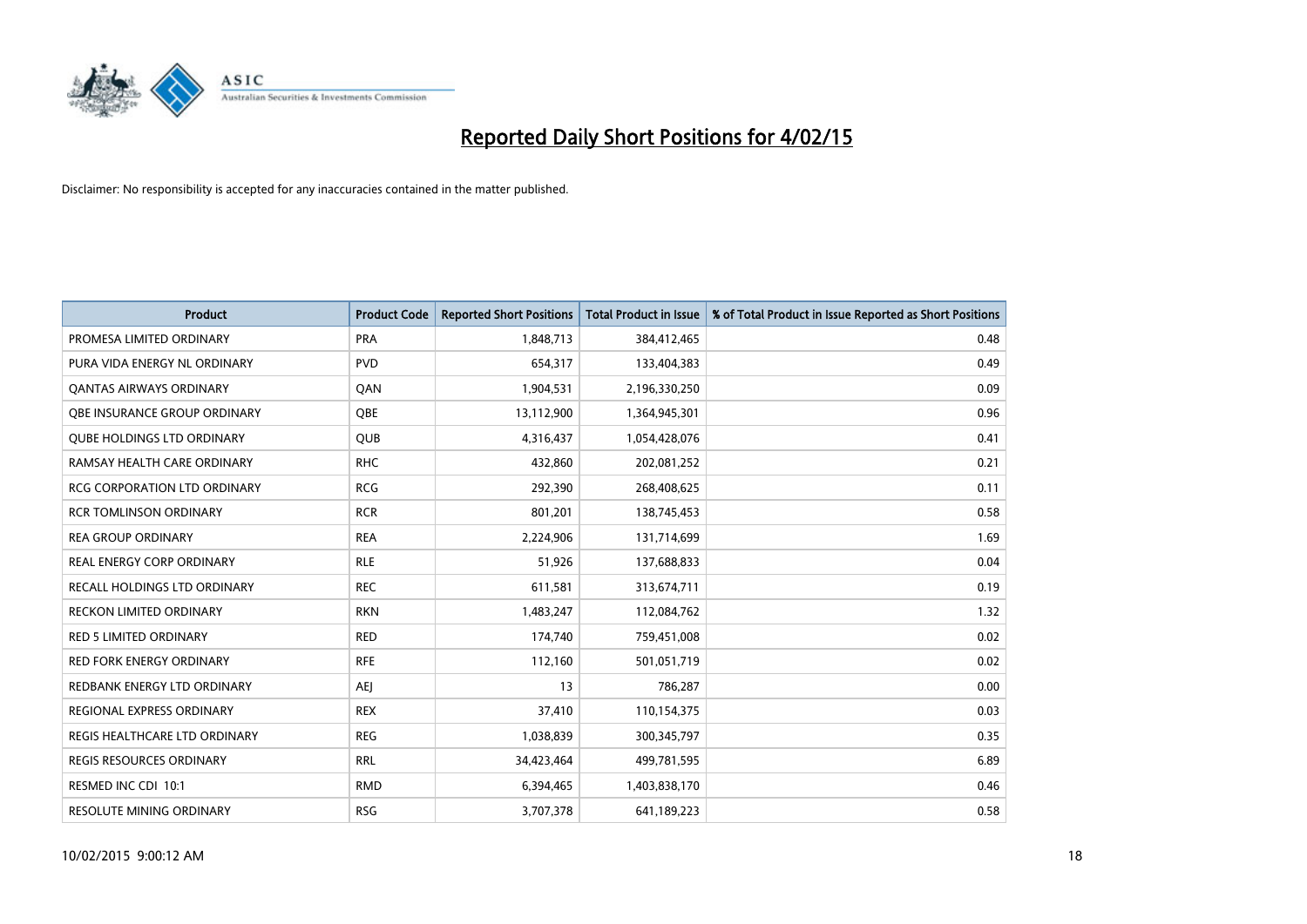

| <b>Product</b>                        | <b>Product Code</b> | <b>Reported Short Positions</b> | <b>Total Product in Issue</b> | % of Total Product in Issue Reported as Short Positions |
|---------------------------------------|---------------------|---------------------------------|-------------------------------|---------------------------------------------------------|
| <b>RETAIL FOOD GROUP ORDINARY</b>     | <b>RFG</b>          | 5,027,039                       | 159,386,728                   | 3.15                                                    |
| REX MINERALS LIMITED ORDINARY         | <b>RXM</b>          | 785,728                         | 220,519,784                   | 0.36                                                    |
| <b>RIDLEY CORPORATION ORDINARY</b>    | <b>RIC</b>          | 10,997                          | 307,817,071                   | 0.00                                                    |
| RIO TINTO LIMITED ORDINARY            | <b>RIO</b>          | 3,964,513                       | 435,758,720                   | 0.91                                                    |
| ROC OIL COMPANY ORDINARY              | <b>ROC</b>          | 366,509                         | 687,618,400                   | 0.05                                                    |
| <b>ROX RESOURCES ORDINARY</b>         | <b>RXL</b>          | 5,523,255                       | 849,673,095                   | 0.65                                                    |
| ROYAL WOLF HOLDINGS ORDINARY          | <b>RWH</b>          | 175,790                         | 100,387,052                   | 0.18                                                    |
| SAI GLOBAL LIMITED ORDINARY           | SAI                 | 821,513                         | 211,761,727                   | 0.39                                                    |
| SALMAT LIMITED ORDINARY               | <b>SLM</b>          | 37,027                          | 159,812,799                   | 0.02                                                    |
| SANDFIRE RESOURCES ORDINARY           | <b>SFR</b>          | 2,821,809                       | 155,950,968                   | 1.81                                                    |
| <b>SANTOS LTD ORDINARY</b>            | <b>STO</b>          | 15,502,792                      | 982,307,550                   | 1.58                                                    |
| SARACEN MINERAL ORDINARY              | SAR                 | 2,027,638                       | 792,784,738                   | 0.26                                                    |
| SCA PROPERTY GROUP STAPLED SECURITIES | <b>SCP</b>          | 22,286,442                      | 650,839,582                   | 3.42                                                    |
| <b>SCENTRE GRP STAPLED</b>            | SCG                 | 16,940,992                      | 5,324,296,678                 | 0.32                                                    |
| SEDGMAN LIMITED ORDINARY              | SDM                 | 1,128,550                       | 227,059,277                   | 0.50                                                    |
| SEEK LIMITED ORDINARY                 | <b>SEK</b>          | 9,797,744                       | 342,622,917                   | 2.86                                                    |
| SELECT HARVESTS ORDINARY              | SHV                 | 1,172,697                       | 70,940,874                    | 1.65                                                    |
| SENEX ENERGY LIMITED ORDINARY         | <b>SXY</b>          | 100,802,177                     | 1,149,657,377                 | 8.77                                                    |
| SERVCORP LIMITED ORDINARY             | SRV                 | 182                             | 98,432,275                    | 0.00                                                    |
| SERVICE STREAM ORDINARY               | <b>SSM</b>          | 30                              | 386,389,873                   | 0.00                                                    |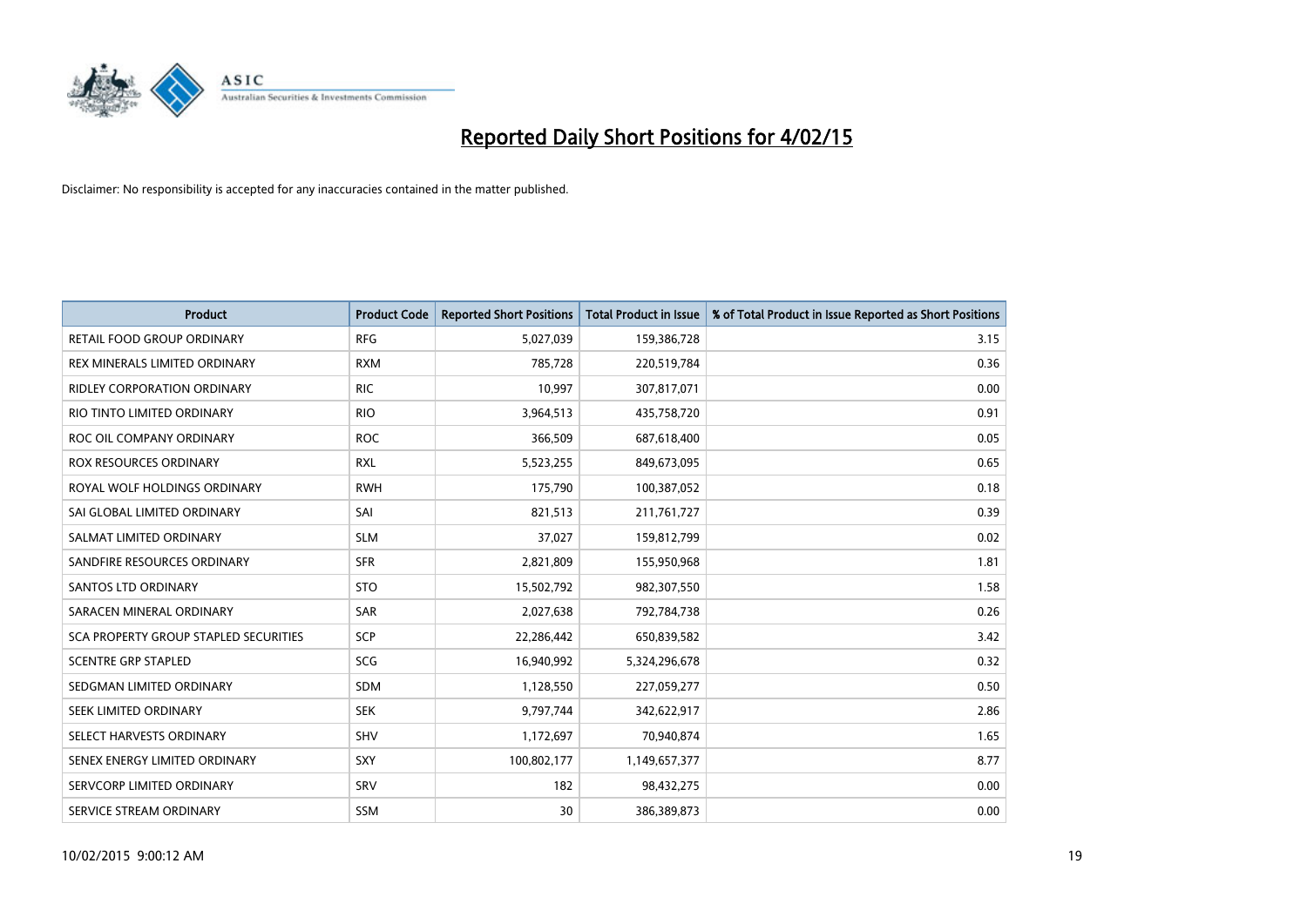

| <b>Product</b>                           | <b>Product Code</b> | <b>Reported Short Positions</b> | <b>Total Product in Issue</b> | % of Total Product in Issue Reported as Short Positions |
|------------------------------------------|---------------------|---------------------------------|-------------------------------|---------------------------------------------------------|
| SEVEN GROUP HOLDINGS ORDINARY            | <b>SVW</b>          | 9,402,579                       | 296,260,281                   | 3.17                                                    |
| SEVEN WEST MEDIA LTD ORDINARY            | <b>SWM</b>          | 19,520,923                      | 999,160,872                   | 1.95                                                    |
| SEYMOUR WHYTE LTD ORDINARY               | SWL                 | 56,371                          | 87,647,595                    | 0.06                                                    |
| SG FLEET GROUP LTD ORDINARY              | SGF                 | 500,000                         | 242,691,826                   | 0.21                                                    |
| SHINE CORPORATE ORDINARY                 | SHJ                 | 56,785                          | 172,400,081                   | 0.03                                                    |
| SIGMA PHARMACEUTICAL ORDINARY            | <b>SIP</b>          | 21,619,592                      | 1,108,086,575                 | 1.95                                                    |
| SILEX SYSTEMS ORDINARY                   | <b>SLX</b>          | 6,933,227                       | 170,467,339                   | 4.07                                                    |
| SILVER CHEF LIMITED ORDINARY             | SIV                 | 13,760                          | 29,640,865                    | 0.05                                                    |
| SILVER LAKE RESOURCE ORDINARY            | <b>SLR</b>          | 19,839,514                      | 503,233,971                   | 3.94                                                    |
| SIMONDS GRP LTD ORDINARY                 | <b>SIO</b>          | 656,557                         | 151,412,268                   | 0.43                                                    |
| SIMS METAL MGMT LTD ORDINARY             | SGM                 | 17,908,210                      | 204,696,717                   | 8.75                                                    |
| SINGAPORE TELECOMM. CHESS DEPOSITARY INT | SGT                 | 4,955,820                       | 123,654,879                   | 4.01                                                    |
| SINO GAS ENERGY ORDINARY                 | <b>SEH</b>          | 11,333,703                      | 1,544,247,358                 | 0.73                                                    |
| SIRIUS RESOURCES NL ORDINARY             | <b>SIR</b>          | 15,793,563                      | 341,438,269                   | 4.63                                                    |
| SIRTEX MEDICAL ORDINARY                  | <b>SRX</b>          | 192,458                         | 56,530,231                    | 0.34                                                    |
| SKILLED GROUP LTD ORDINARY               | <b>SKE</b>          | 6,614,899                       | 235,753,791                   | 2.81                                                    |
| SKY NETWORK ORDINARY                     | <b>SKT</b>          | 11,384,291                      | 389,139,785                   | 2.93                                                    |
| SKYCITY ENT GRP LTD ORDINARY             | <b>SKC</b>          | 8,821,382                       | 587,472,741                   | 1.50                                                    |
| <b>SLATER &amp; GORDON ORDINARY</b>      | SGH                 | 5,162,515                       | 208,695,621                   | 2.47                                                    |
| SMS MANAGEMENT, ORDINARY                 | <b>SMX</b>          | 1,524,258                       | 69,318,017                    | 2.20                                                    |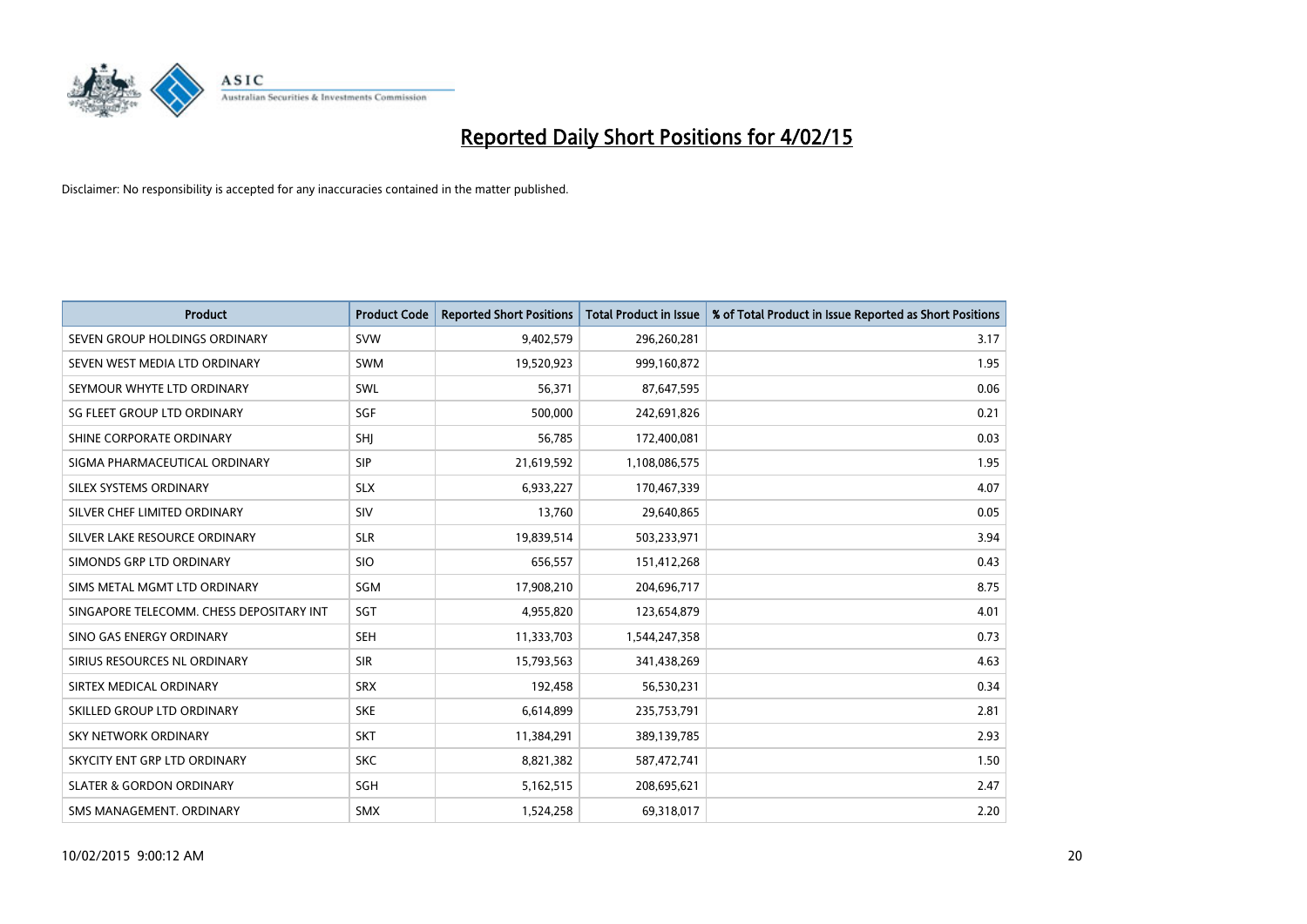

| <b>Product</b>                           | <b>Product Code</b> | <b>Reported Short Positions</b> | <b>Total Product in Issue</b> | % of Total Product in Issue Reported as Short Positions |
|------------------------------------------|---------------------|---------------------------------|-------------------------------|---------------------------------------------------------|
| SONIC HEALTHCARE ORDINARY                | <b>SHL</b>          | 3,288,923                       | 401,401,556                   | 0.82                                                    |
| SOUL PATTINSON (W.H) ORDINARY            | SOL                 | 15,573                          | 239,395,320                   | 0.01                                                    |
| SPARK INFRASTRUCTURE STAPLED US PROHIBT. | SKI                 | 26,251,882                      | 1,466,360,128                 | 1.79                                                    |
| SPARK NEW ZEALAND ORDINARY               | <b>SPK</b>          | 9,280,894                       | 1,834,775,347                 | 0.51                                                    |
| SPDR 200 FUND ETF UNITS                  | <b>STW</b>          | 23,593                          | 48,405,598                    | 0.05                                                    |
| SPOTLESS GRP HLD LTD ORDINARY            | <b>SPO</b>          | 30,903,928                      | 1,098,290,178                 | 2.81                                                    |
| ST BARBARA LIMITED ORDINARY              | <b>SBM</b>          | 6,990,053                       | 495,102,525                   | 1.41                                                    |
| STARPHARMA HOLDINGS ORDINARY             | <b>SPL</b>          | 9,110,051                       | 319,138,501                   | 2.85                                                    |
| STEADFAST GROUP LTD ORDINARY             | <b>SDF</b>          | 17,585,391                      | 503,352,992                   | 3.49                                                    |
| STHN CROSS MEDIA ORDINARY                | <b>SXL</b>          | 34,809,599                      | 732,319,622                   | 4.75                                                    |
| STOCKLAND UNITS/ORD STAPLED              | SGP                 | 8,170,524                       | 2,348,746,744                 | 0.35                                                    |
| STRAITS RES LTD. ORDINARY                | SRQ                 | 20,212                          | 1,217,730,293                 | 0.00                                                    |
| STW COMMUNICATIONS ORDINARY              | SGN                 | 8,272,903                       | 409,699,000                   | 2.02                                                    |
| SUNCORP GROUP LTD ORDINARY               | <b>SUN</b>          | 7,271,519                       | 1,286,600,980                 | 0.57                                                    |
| SUNDANCE ENERGY ORDINARY                 | <b>SEA</b>          | 5,475,479                       | 549,295,839                   | 1.00                                                    |
| SUNDANCE RESOURCES ORDINARY              | SDL                 | 85,687,070                      | 3,110,250,938                 | 2.75                                                    |
| SUNLAND GROUP LTD ORDINARY               | <b>SDG</b>          | 103,622                         | 181,710,087                   | 0.06                                                    |
| SUPER RET REP LTD ORDINARY               | <b>SUL</b>          | 22,289,050                      | 197,030,571                   | 11.31                                                   |
| SWICK MINING ORDINARY                    | <b>SWK</b>          | 51,200                          | 217,643,703                   | 0.02                                                    |
| SYD AIRPORT STAPLED US PROHIBIT.         | <b>SYD</b>          | 27,325,158                      | 2,216,216,041                 | 1.23                                                    |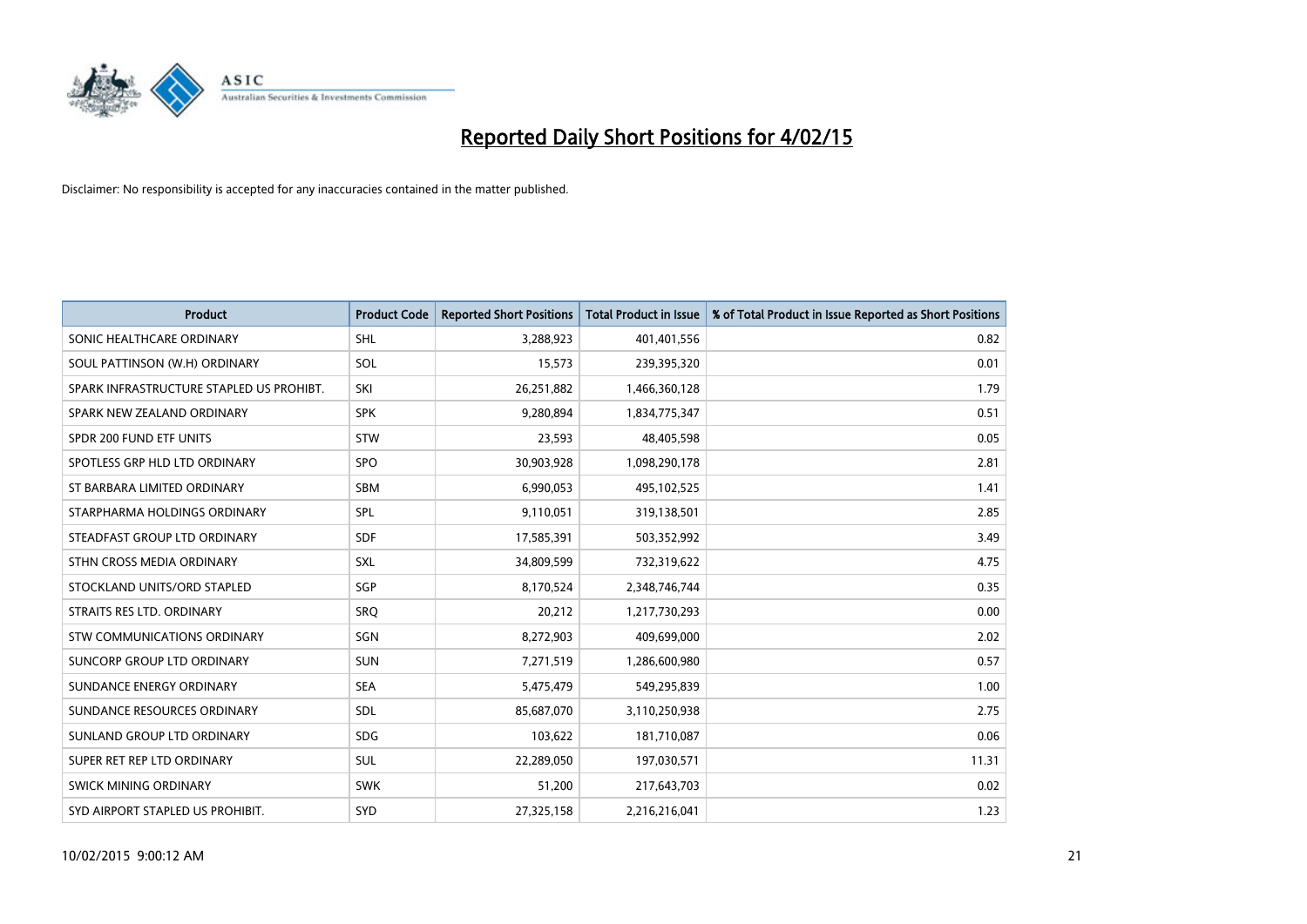

| <b>Product</b>                  | <b>Product Code</b> | <b>Reported Short Positions</b> | <b>Total Product in Issue</b> | % of Total Product in Issue Reported as Short Positions |
|---------------------------------|---------------------|---------------------------------|-------------------------------|---------------------------------------------------------|
| SYRAH RESOURCES ORDINARY        | <b>SYR</b>          | 5,930,679                       | 164,210,076                   | 3.61                                                    |
| TABCORP HOLDINGS LTD ORDINARY   | <b>TAH</b>          | 15,700,907                      | 765,652,364                   | 2.05                                                    |
| TAP OIL LIMITED ORDINARY        | <b>TAP</b>          | 84,620                          | 243,186,639                   | 0.03                                                    |
| TASSAL GROUP LIMITED ORDINARY   | <b>TGR</b>          | 285,856                         | 146,897,115                   | 0.19                                                    |
| <b>TATTS GROUP LTD ORDINARY</b> | <b>TTS</b>          | 25,183,642                      | 1,445,759,948                 | 1.74                                                    |
| <b>TECHNOLOGY ONE ORDINARY</b>  | <b>TNE</b>          | 3,347,752                       | 309,209,455                   | 1.08                                                    |
| TELSTRA CORPORATION, ORDINARY   | <b>TLS</b>          | 76,281,784                      | 12,225,655,836                | 0.62                                                    |
| TEN NETWORK HOLDINGS ORDINARY   | <b>TEN</b>          | 137,421,104                     | 2,630,984,596                 | 5.22                                                    |
| TERANGA GOLD CORP CDI 1:1       | <b>TGZ</b>          | 702                             | 71,243,714                    | 0.00                                                    |
| TFS CORPORATION LTD ORDINARY    | <b>TFC</b>          | 15,213,950                      | 326,983,445                   | 4.65                                                    |
| THE PAS GROUP LTD ORDINARY      | <b>PGR</b>          | 29,317                          | 136,690,860                   | 0.02                                                    |
| THE REJECT SHOP ORDINARY        | <b>TRS</b>          | 2,338,269                       | 28,844,648                    | 8.11                                                    |
| THINK CHILDCARE EDU ORDINARY    | <b>TNK</b>          | 500,000                         | 39,600,000                    | 1.26                                                    |
| THORN GROUP LIMITED ORDINARY    | <b>TGA</b>          | 28,334                          | 151,337,839                   | 0.02                                                    |
| TIGER RESOURCES ORDINARY        | <b>TGS</b>          | 5,807,737                       | 1,143,541,406                 | 0.51                                                    |
| TOLL HOLDINGS LTD ORDINARY      | <b>TOL</b>          | 25,912,454                      | 717,437,878                   | 3.61                                                    |
| TORO ENERGY LIMITED ORDINARY    | <b>TOE</b>          | 10,943                          | 1,903,769,581                 | 0.00                                                    |
| TOX FREE SOLUTIONS ORDINARY     | <b>TOX</b>          | 1,731,018                       | 133,752,359                   | 1.29                                                    |
| TPG TELECOM LIMITED ORDINARY    | <b>TPM</b>          | 15,279,891                      | 793,808,141                   | 1.92                                                    |
| TRADE ME GROUP ORDINARY         | <b>TME</b>          | 5,401,208                       | 396,830,595                   | 1.36                                                    |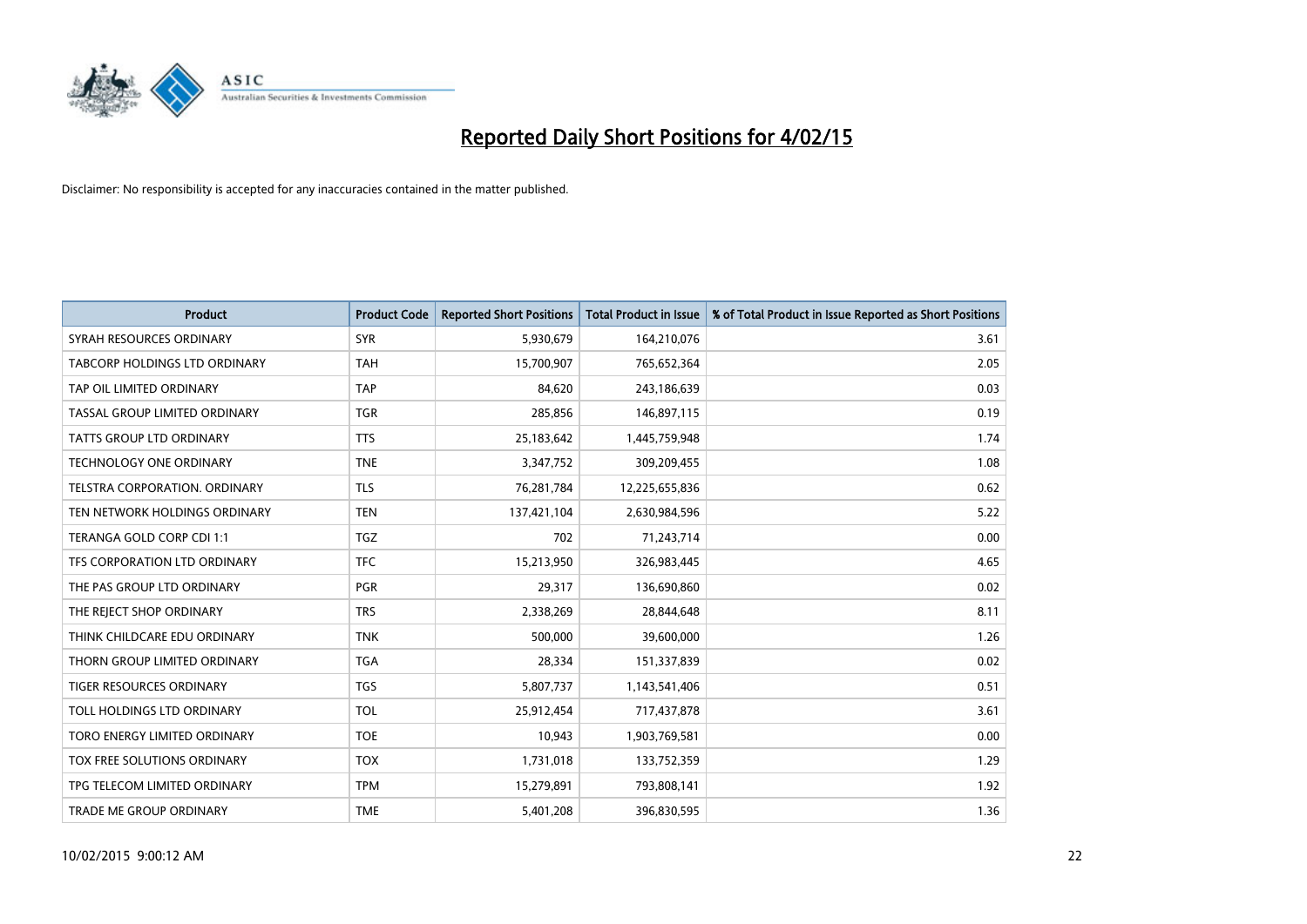

| <b>Product</b>                       | <b>Product Code</b> | <b>Reported Short Positions</b> | <b>Total Product in Issue</b> | % of Total Product in Issue Reported as Short Positions |
|--------------------------------------|---------------------|---------------------------------|-------------------------------|---------------------------------------------------------|
| <b>TRANSFIELD SERVICES ORDINARY</b>  | <b>TSE</b>          | 6,668,248                       | 512,457,716                   | 1.30                                                    |
| TRANSPACIFIC INDUST. ORDINARY        | <b>TPI</b>          | 83,509,859                      | 1,579,699,505                 | 5.29                                                    |
| TRANSURBAN GROUP TRIPLE STAPLED SEC. | TCL                 | 11,732,243                      | 1,906,390,878                 | 0.62                                                    |
| <b>TREASURY GROUP ORDINARY</b>       | <b>TRG</b>          | 68,284                          | 27,604,144                    | 0.25                                                    |
| TREASURY WINE ESTATE ORDINARY        | <b>TWE</b>          | 10,996,003                      | 651,261,403                   | 1.69                                                    |
| TROY RESOURCES LTD ORDINARY          | <b>TRY</b>          | 3,308,033                       | 195,265,161                   | 1.69                                                    |
| <b>UGL LIMITED ORDINARY</b>          | UGL                 | 19,377,619                      | 166,511,240                   | 11.64                                                   |
| UNILIFE CORPORATION CDI 6:1          | <b>UNS</b>          | 95,708                          | 273,135,402                   | 0.04                                                    |
| UXC LIMITED ORDINARY                 | <b>UXC</b>          | 1,715,515                       | 331,590,518                   | 0.52                                                    |
| <b>VEDA GROUP LTD ORDINARY</b>       | <b>VED</b>          | 12,654,417                      | 842,055,406                   | 1.50                                                    |
| VILLA WORLD LTD, ORDINARY            | <b>VLW</b>          | 977                             | 93,663,800                    | 0.00                                                    |
| <b>VILLAGE ROADSHOW LTD ORDINARY</b> | <b>VRL</b>          | 1,249,885                       | 159,515,151                   | 0.78                                                    |
| <b>VIRGIN AUS HLDG LTD ORDINARY</b>  | <b>VAH</b>          | 33,196,409                      | 3,524,912,131                 | 0.94                                                    |
| <b>VIRTUS HEALTH LTD ORDINARY</b>    | <b>VRT</b>          | 5,909,733                       | 79,885,938                    | 7.40                                                    |
| VISION EYE INSTITUTE ORDINARY        | <b>VEI</b>          | 1,586,666                       | 178,873,554                   | 0.89                                                    |
| <b>VOCATION LTD ORDINARY</b>         | <b>VET</b>          | 8,015,586                       | 230,000,000                   | 3.49                                                    |
| <b>VOCUS COMMS LTD ORDINARY</b>      | VOC                 | 2,786,854                       | 105,385,283                   | 2.64                                                    |
| WARRNAMBOOL CHEESE ORDINARY          | <b>WCB</b>          | 19                              | 56,098,797                    | 0.00                                                    |
| <b>WATPAC LIMITED ORDINARY</b>       | <b>WTP</b>          | 61,033                          | 189,258,397                   | 0.03                                                    |
| <b>WDS LIMITED ORDINARY</b>          | <b>WDS</b>          | 213,079                         | 144,740,614                   | 0.15                                                    |